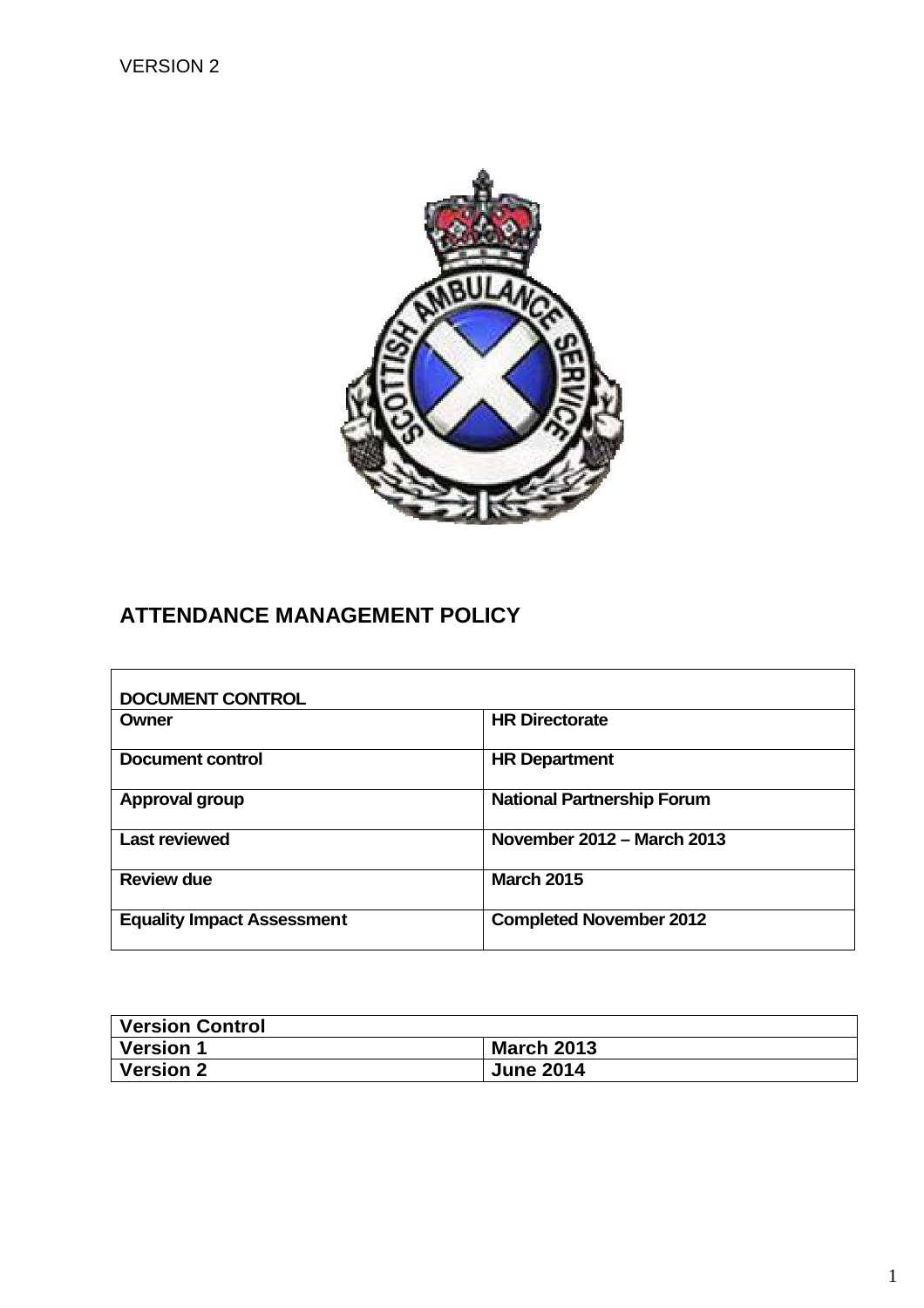| <b>CONTENTS</b> |                                                  | <b>PAGE</b>             |
|-----------------|--------------------------------------------------|-------------------------|
| 1.              | <b>Introduction</b>                              | 1                       |
| 2.              | <b>Policy statement</b>                          | 1                       |
| 3.              | Roles, rights and responsibilities               | 1                       |
| 4.              | <b>Right to be accompanied</b>                   | 6                       |
| 5.              | <b>Unauthorised absence</b>                      | 7                       |
| 6.              | Reporting sickness absence                       | $\overline{\mathbf{z}}$ |
| 7.              | Absence during a working day                     | 8                       |
| 8.              | <b>Planned absence</b>                           | 8                       |
| 9.              | <b>Certification</b>                             | 8                       |
| 10.             | Staff going on holiday whilst on sick leave      | 9                       |
| 11.             | <b>Keeping in touch</b>                          | 9                       |
| 12.             | <b>Return to work discussion</b>                 | 9                       |
| 13.             | <b>Disability</b>                                | 10                      |
| 14.             | Absence whilst pregnant                          | 10                      |
| 15.             | <b>Occupational Health Service advice</b>        | 10                      |
| 16.             | Termination of employment on basis of ill health | 11                      |
| 17.             | Premature retirement on ground of ill health     | 12                      |
| 18.             | <b>Occupational sick pay</b>                     | 12                      |
| 19.             | Short and long term absence procedure            | 13                      |
| 20.             | Review of policy and procedure                   | 13                      |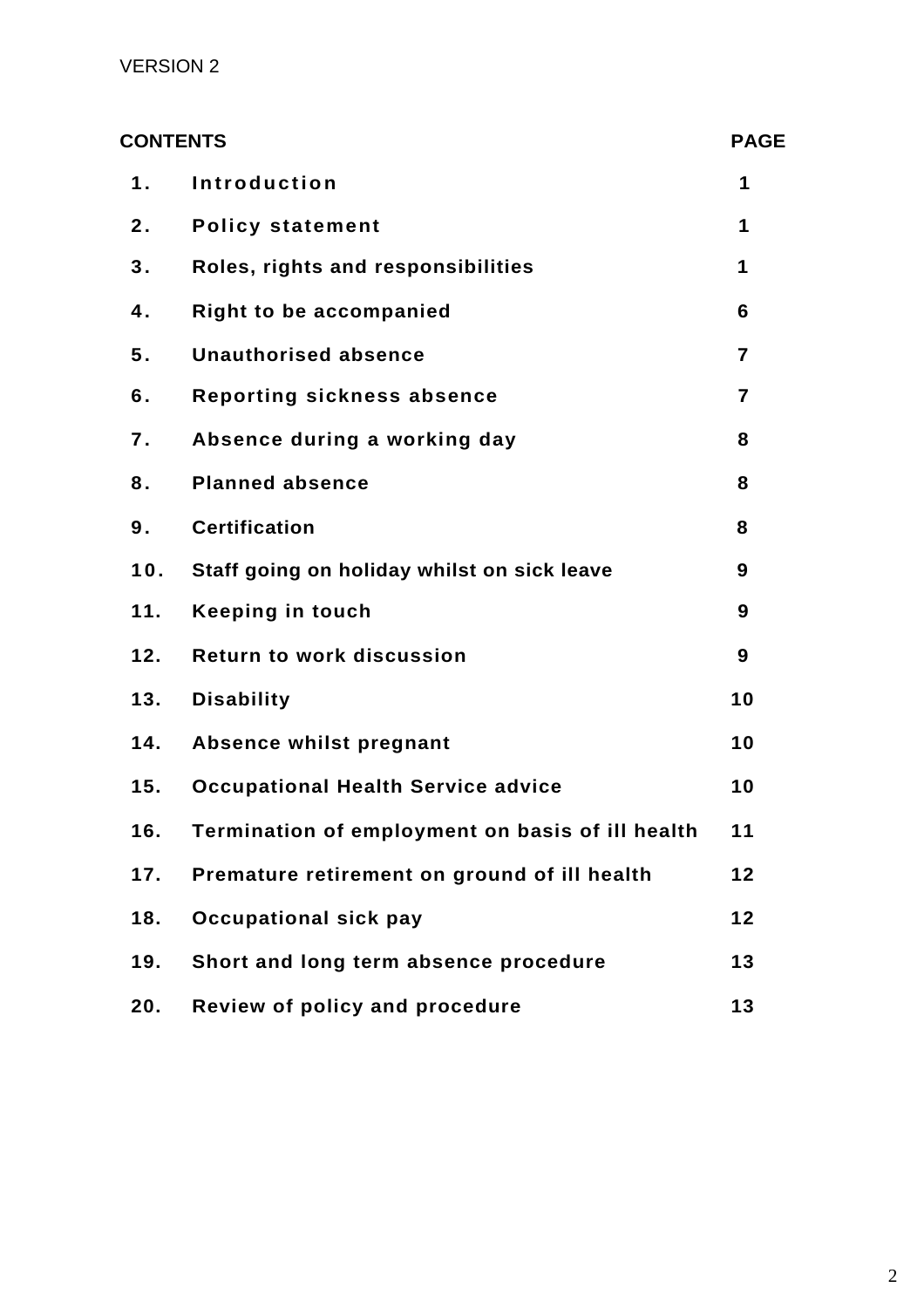# **List of Annexes**

- **Annex A Sickness absence reporting procedure**
- **Annex B Persistent short term absence procedure**
- **Annex C Long term absence procedure**

# **List of Appendices**

- **Appendix 1 Self certification and return to work form Appendix 2 Sick pay entitlements Appendix 3 Education and professional department referral form**
- **Appendix 4 SASAM process flowchart**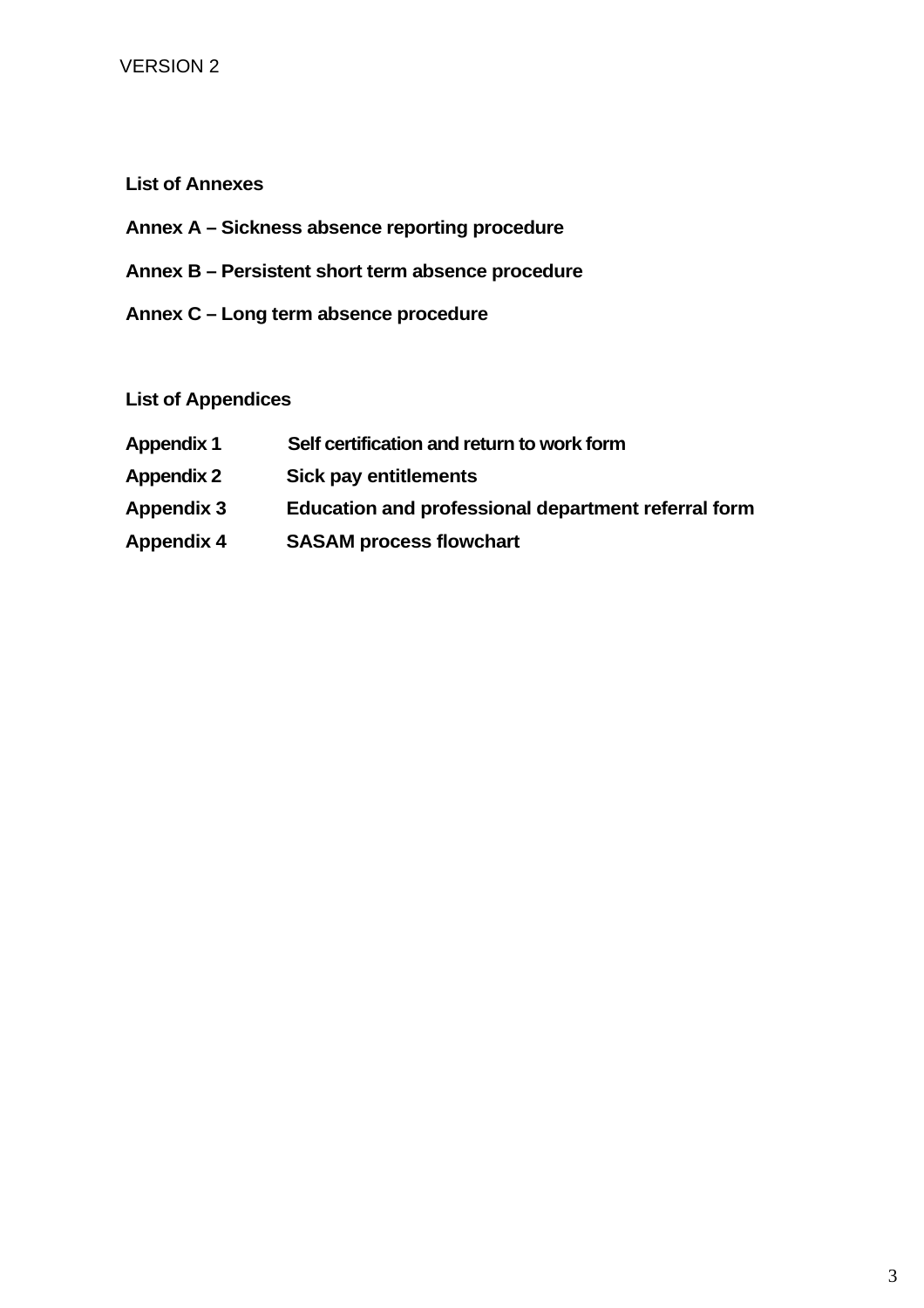### **1. Introduction**

This policy document sets out the principles which may be applied to govern the management of attendance at work and is intended for the information and guidance of staff and managers.

The purpose of the approach is to promote fair, consistent, clear and effective arrangements for handling a situation where an employee is absent from work as a result of ill health or injury and to encourage and support staff to be at work. This should be in a manner that recognises the need to minimise the impact of sickness on both the staff member, giving due consideration to the staff members circumstances, and on the operation and needs of the Service, by facilitating recovery and return to work whenever this is possible.

The intention of the policy is to give support to all parties by ensuring that contact is established and maintained with staff during their absence, and to enable management to be fully informed regarding expected return to work and in what circumstances such return will be effected, thus resulting in better planning for cover during absence and for any other revisions to the employment of the staff upon their return to work.

# **2. Policy Statement**

The Scottish Ambulance Service is committed to promoting the health, safety and welfare of staff. This Attendance Management Policy reflects this position and is fair and consistent for all. That commitment to staff includes having in place support mechanisms and procedures to support those who are off sick, and help them return to work.

This Policy aims to establish and reinforce a culture of attendance at work and to detail the rights and responsibilities of individual staff; line managers; Human Resources; the Occupational Health Service (OHS) and supporting services e.g. fast track physiotherapy and Employee Counselling Service in dealing with absences from work because of illhealth.

This policy has been developed in partnership with staff side and reflects best practice identified in the guidance on Managing Health at Work produced by the Partnership Information Network (PIN) Board. The Policy is written in accordance with relevant legislation.

#### **3. Roles, rights and responsibilities**

#### **Staff**

Staff are responsible for their own health and wellbeing so that they can carry out their job responsibilities and for achieving and maintaining regular and punctual attendance. Staff have the responsibility to:

- attend work for the hours they are contractually obliged to work unless too ill to do so;
- notify their line manager (or designated person by local departmental arrangements) as early as possible when they are sick and may be absent from work
- continue to stay in touch with their line manager and/or appropriate designated contact, keeping them up to date on their progress and expected return to work date in accordance with the criteria stated in the Sickness Absence Reporting procedure (**Annex A**)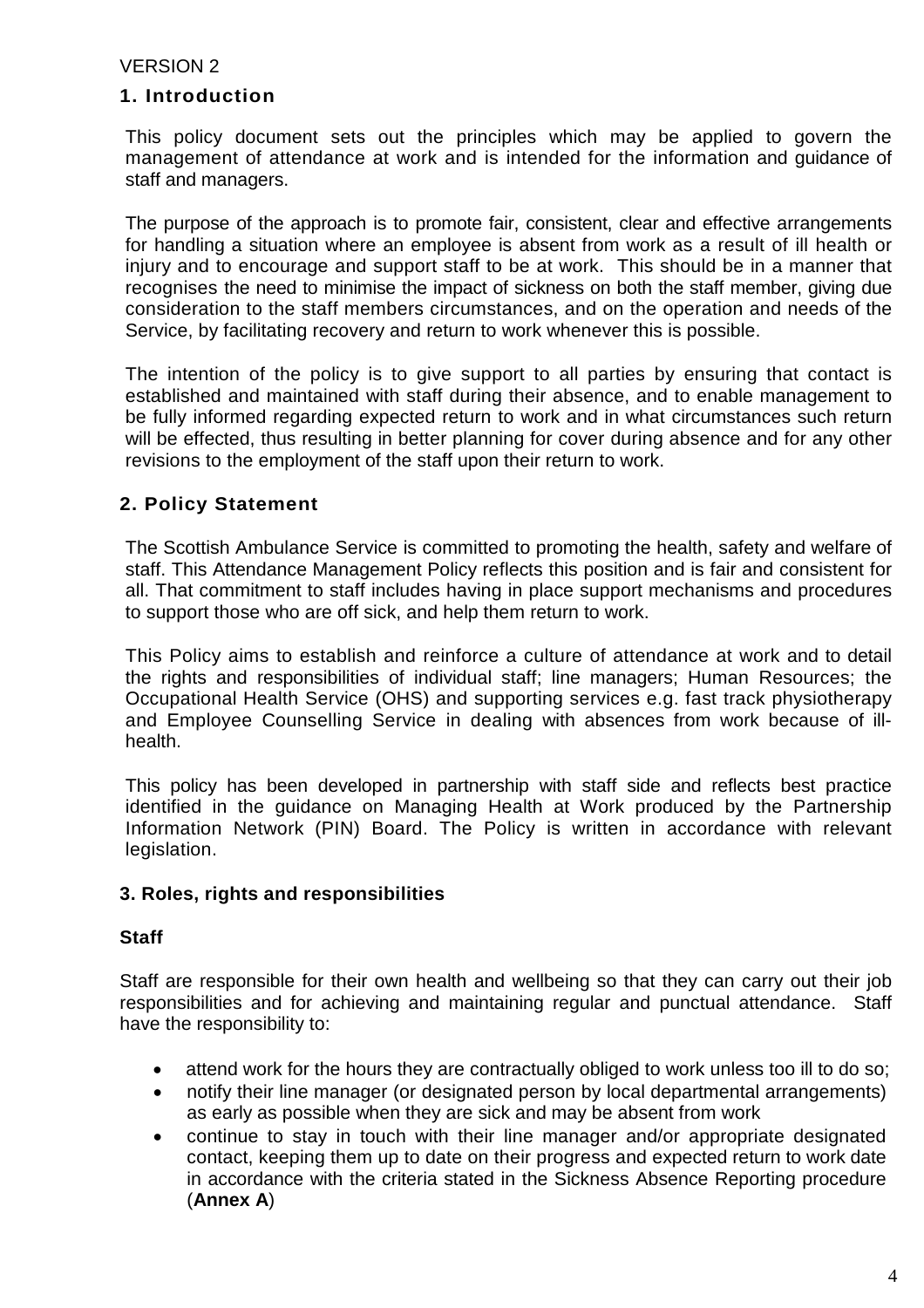- provide a self certificate or medical certificate (as appropriate) for all periods of sick absence;
- Participate in the Scottish Ambulance Service Attendance Management (SASAM) process (refer to **Appendix 4**).
- When you phone in reporting your absence to provide your manager / Work force Planning etc with the following information:
	- $\triangleright$  Name
	- $\triangleright$  Employee Number
	- $\triangleright$  Date of Birth
	- > Date absence Started
- $\triangleright$  Nature / Cause of Absence
- $\triangleright$  Name of Manager
- Contact Telephone number
- participate in the Return to Work meeting;
- make use of Occupational Health Service, and appropriate support mechanisms in place at the time e.g. fast track physiotherapy services, Staff Counselling.
- Attend any meetings to which they are invited. If staff are unable to attend an appointment, they must notify their line manager and the relevant service before the date of the appointment in order that it can be reorganised;
- not work elsewhere whilst on sick leave (even if this has been approved in normal circumstances);
- all staff have a responsibility to tell their manager if they feel their absence is attributable to their work.

# **Staff have the right:**

- To be treated fairly and consistently under this policy
- where appropriate to be given the opportunity to improve their attendance;
- to have the full circumstances of their case considered before formal action is taken;
- to have reasonable adjustments considered and made, where appropriate, when they have an underlying health condition or disability;
- to be accompanied and represented by a Staff Side representative or colleague throughout the formal attendance procedure;
- to state their case before any decision is made;
- to confidentiality;
- to support in their rehabilitation back to work in accordance with the Service's policy ;
- to self-refer to the Occupational Health Service, or other support services i.e. Employee Counselling.

# **Line Managers**

Line Managers have the overall responsibility managing attendance including:

- Take responsibility for identifying absence levels which have become or are likely to become unacceptable.
- Ensure that all absences are reported to SASAM
- To be open and honest in dealing with members of staff, to be approachable, to respect members of staff as individuals.
- To liaise with staff representatives as appropriate
- To remain in contact with staff who are absent from work due to ill health (in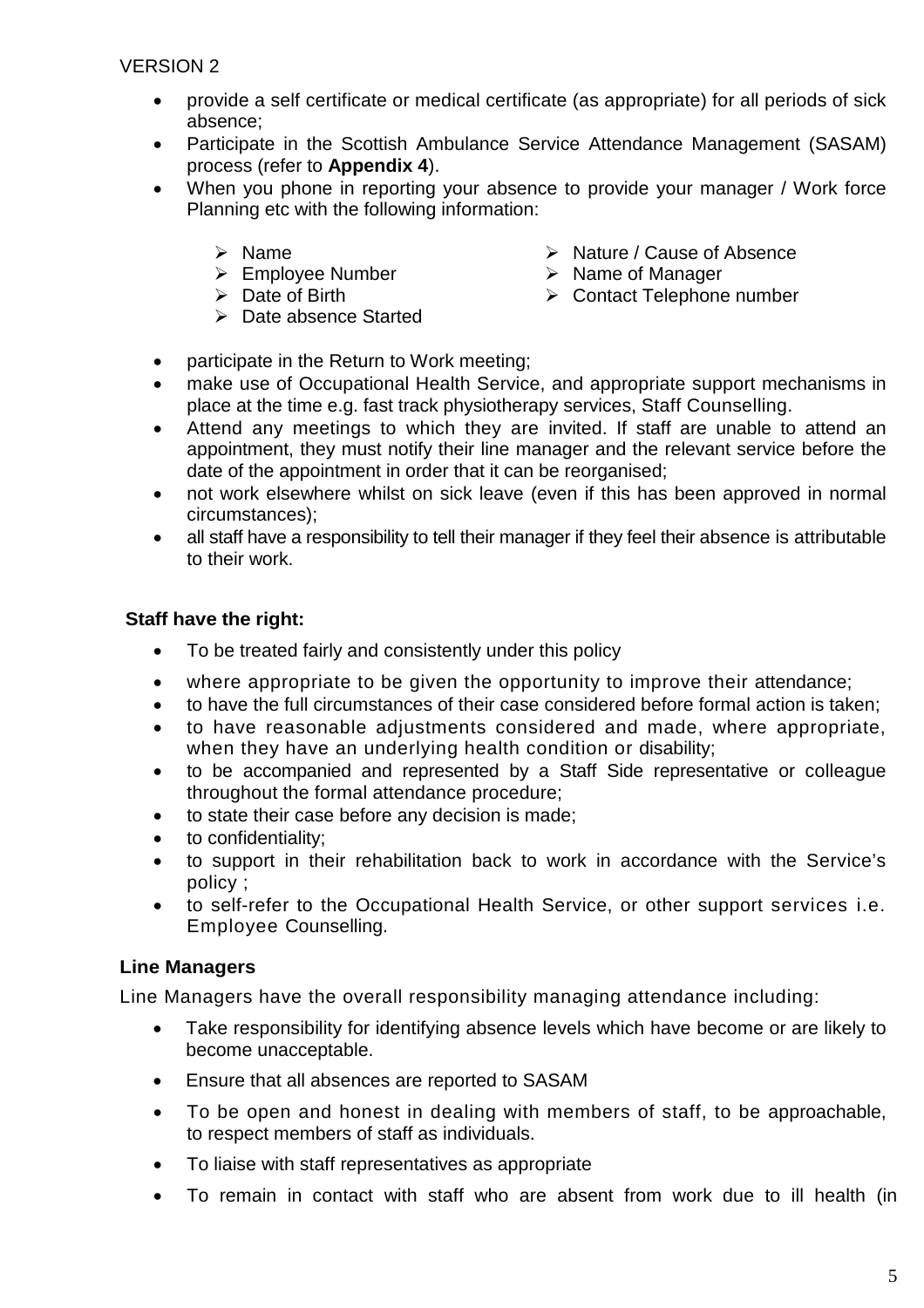accordance with **Annex A**), providing appropriate support to facilitate their return where this is possible including OHS, fast track physiotherapy and staff counselling as necessary

- Monitor departmental sickness absence targets, accounting for the level of absence where this target is compromised;
- fully implement this policy and its procedures within their area; ensuring that all members of their team are fully aware of the contents of this policy, and that everyone who works within their area know who they should contact:
- ensure that Return to Work Interviews are completed within reasonable periods of time.

### **Occupational Health Service**

The Occupational Heath Service will:

- carry out health assessments on staff absence from work due to sickness
- help identify the effects of work on a member of staff, and their health status in relation to work
- liaise with General Practitioners and other agencies and hospital specialists, as appropriate, to provide expert advice to the line manager on the impact the staff's medical condition may have on their ability to perform their current or any future role;
- provide advice on returning to work on a phased basis, redeployment or retirement due to ill health;
- advise managers on whether there is any common link or underlying health reason for recurring absences;
- provide expert advice and support to staff who are suffering health problems;
- proactively work with line managers to encourage early intervention and develop solutions to long-term health issues, e.g. joint case reviews etc

# **Other Support Services**

Support services such as fast track physiotherapy and Staff Counselling roles and responsibilities in relation to this policy are:

- to provide expert support and treatment to staff who are suffering health problems;
- to proactively work in conjunction with the Scottish Ambulance Service;
- to provide early interventions in relation to staff health and wellbeing.

# **Human Resources**

The HR department will:

- provide training, support and guidance based upon best practice, taking account of service delivery, contractual rights and legal obligations;
- assist in the development of the skills necessary to manage attendance effectively;
- ensure consistency in application of this policy
- provide staff absence information to managers for the purposes of managing sickness
- undertake statistical analysis of levels of absence reasons, trends etc.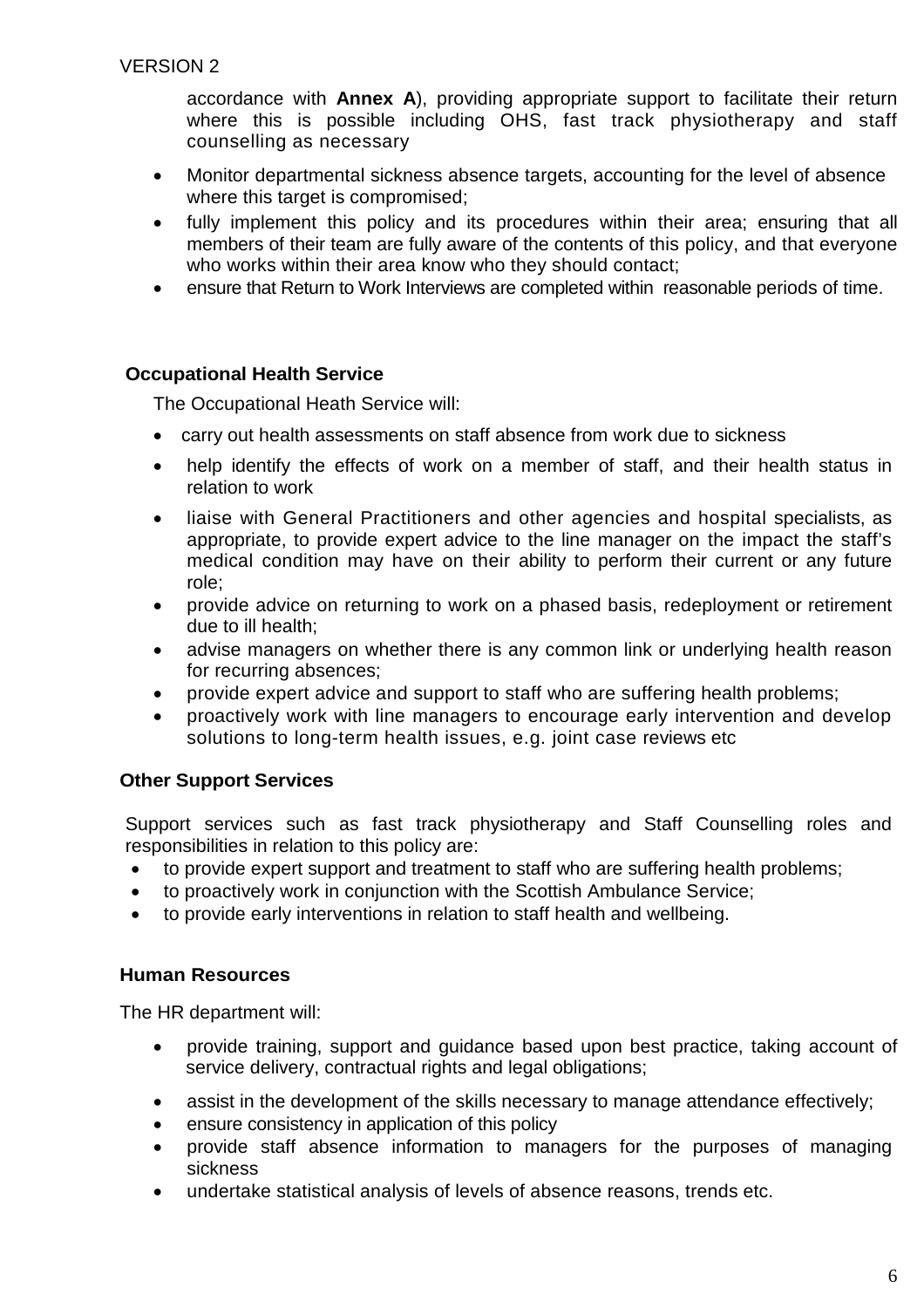A representative of the HR department will normally be in attendance at all formal meetings from stage 2 onwards.

# **4. Right to be accompanied**

Staff have the right to be accompanied by a trade union representative or work colleague during the formal stages of the procedure as necessary. If the staff member wishes alternative representation, such as a family member or friend, this should be discussed with the Head of HR.

The companion may:

- address the meeting but not answer questions on behalf of the staff member
- put forward the staff members case
- sum up the staff members case
- respond on the employees behalf to any views expressed at the meeting; and
- confer with the staff member during the meeting

Every effort will be made to accommodate the availability of the representative accompanying the member of staff. However, where this causes the process to be unreasonably delayed (i.e. more than two weeks from the original proposed date), the member of staff may be requested to seek alternative representation. Staff should give adequate notice of cancelling meetings i.e. at least 3 working days.

### **5. Unauthorised Absence**

This is an absence which has not previously been reported or authorised by the appropriate level of management, is not supported by medical evidence, or where the staff has failed to follow the appropriate procedure for the notification of absence without good reason. Each case of unauthorised absence will be judged based on the individual circumstances of the case. All unauthorised absences should be dealt with as a conduct issue under the Service's Policy and Procedure for Discipline following appropriate investigation by managers.

If unauthorised absence continues for more than 7 calendar days without reasonable cause or contact by the staff member, and where the Service has made every effort to establish contact, payment of occupational sick pay may be withheld. This may be considered under the Scottish Ambulance Service Disciplinary policy and procedure.

# **6. Reporting sickness absence**

Given the nature of the critical service provided by the Scottish Ambulance Service, staff are expected to contact their line manager (or designated person by local departmental arrangements) in accordance with Reporting Procedure (**Annex A**). Contact should be made as soon as they are aware that they are unable to attend work, and at least 1 hour before a shift commences or normal start time.

Contact with managers is essential in order that absence can be managed effectively and that, where appropriate, shifts can be covered.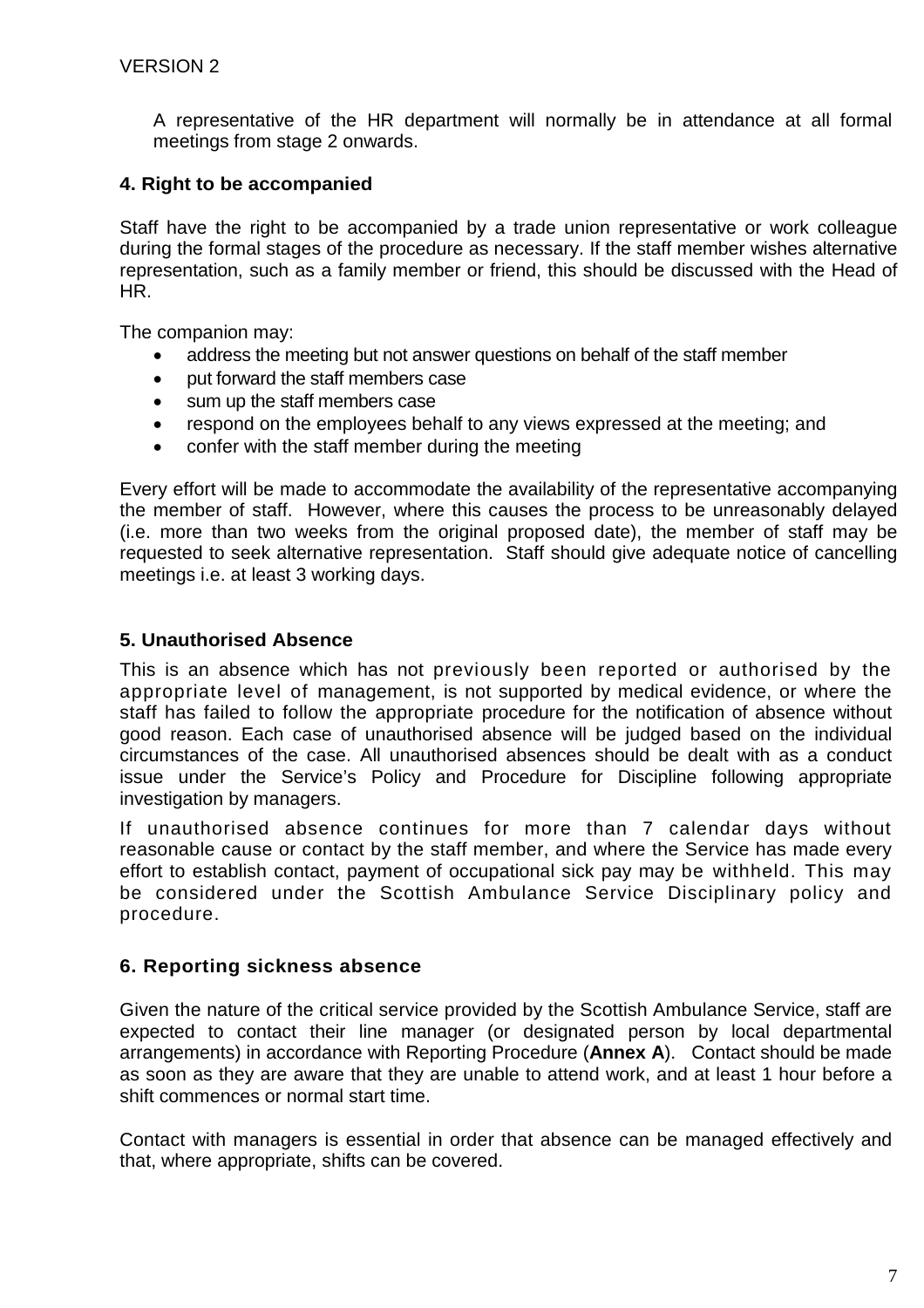The line manager must ensure that everyone knows who the appropriate designated contact is if they are sick and the time by which contact is expected. Staff members are responsible for ensuring that they are familiar with these arrangements.

When notifying sickness absence the staff must advise the following:

- the nature of the illness (all information will be treated in strictest confidence);
- the day the illness began;
- the expected return date

In exceptional circumstances, if the staff member is unable to telephone in person, they must arrange for someone to telephone the line manager or designated contact on their behalf within the timescales detailed above. However, in this situation, it is expected that the staff member will make contact with their line manager as soon as they are able to do so.

#### **7. Absence during a working day**

Where a member of staff becomes ill whilst at work and feels too unwell to continue working, the line manager should give permission for the member of staff to leave work and, where appropriate and necessary, advise that medical advice is sought and make arrangements for the staff member to travel home safely. The member of staff should be recorded as being absent from the time that they leave work. If the member of staff is working out of hours, they should contact the Duty Manager to advise they are leaving work.

For the purposes of sick pay and recording sick leave, occasions where the staff member has to leave work early should be recorded for the purpose of monitoring working hours lost to sickness but should not be counted for the purpose of pay and will be considered when reviewing a staff members absence record.

If staff are excluded from attending work for reasons of health which may affect others e.g. contagious conditions, this should be dealt with in accordance with the Infection Control Policy. The reason for the absence will be considered when reviewing the staff members absence record and deciding on appropriate action if a trigger point is reached.

#### **8. Planned absence**

In many cases, absence may be planned to accommodate a hospital admission, operation and recovery time that is medically essential. In such cases the member of staff should:

- inform line manager as soon as hospital appointments are confirmed
- provide appropriate medical certification;
- agree how contact will be maintained through the period of absence; and
- where the absence is long term, agree the appropriate time to discuss detailed plans to support the return to work.

# **9. Certification**

#### **Self certification**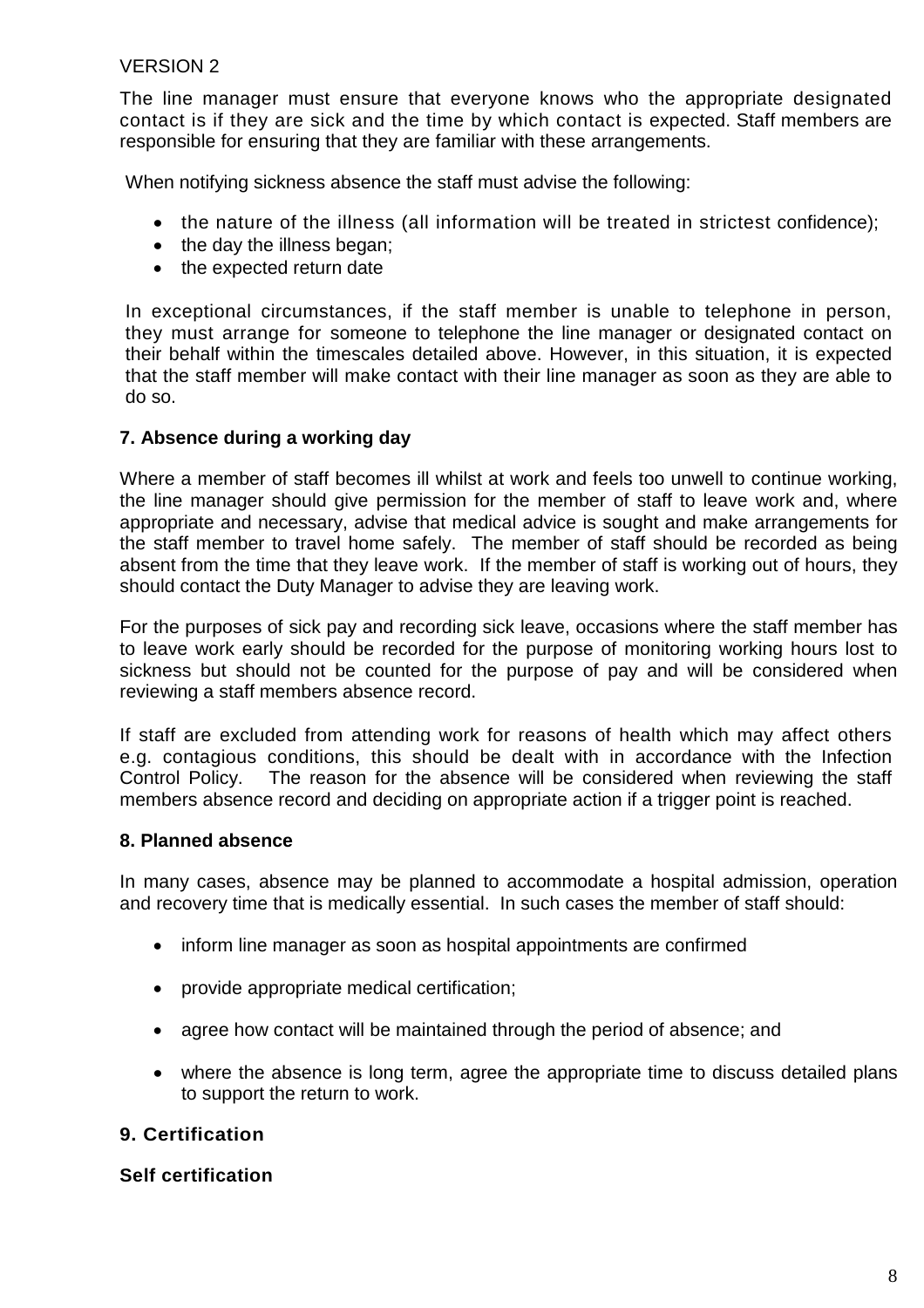For all absences up to and including seven days (including weekends and public holidays), staff must complete a self certification form (**Appendix 1**). This requirement applies irrespective of contracted working hours.

# **Medical certification**

Staff members are required to provide a medical certificate from the eighth calendar day of absence (inclusive of weekend and public holidays) and these should continue to be provided by the staff member until the absence ends.

A self-certificate or medical certificate must cover all periods of sickness absence continuously and must be forwarded to the manager timeously. Failure to provide a certificate, without a reasonable explanation, may lead to loss of sick pay and/or disciplinary action in accordance with the Disciplinary policy and procedure.

If a member of staff has a medical certificate covering a specified period, they cannot return to work during this time, unless they are signed back to work by the GP and issued with a fit note.

If medical certificates are required by the Department of Work and Pensions, the member of staff should forward the original certificate to their manager where a copy may be made and verified. The original certificate will then be returned to the staff member.

### **10. Staff Going on Holiday While on Sick Leave**

In circumstances where a staff member is not at work, due to sickness, it is reasonable to expect that they will refrain from any activity which might exacerbate their condition or prolong their absence.

Where a staff member wishes to go on holiday (i.e. be away from their home location) in order to support this staff will be required to seek medical confirmation and provide evidence that this will not exacerbate or prolong their condition. This will normally be via their GP as a minimum, but may also require an OHS referral.

Normal practice means that staff are responsible for keeping their manager informed of their circumstances. The staff member must therefore advise and seek prior approval from their manager that it is acceptable to go on holiday.

# **11. Keeping in Touch**

Keeping in touch is a joint responsibility of both the staff and the Service, and is an integral part of the attendance management process. Staff should make contact as detailed within Staff Responsibilities above. The frequency of contact will be determined by the nature and length of the absence. For example, if the absence is long term, contact should normally be made at least once per month on a face to face basis; more regular contact can be agreed on a case by case basis in agreement between the line manager and the staff.

Managers should document when contact is made noting dates and the content of discussions. It is important that staff are kept up to date with what is happening within their team and of changes taking place in their absence, particularly where the absence is on a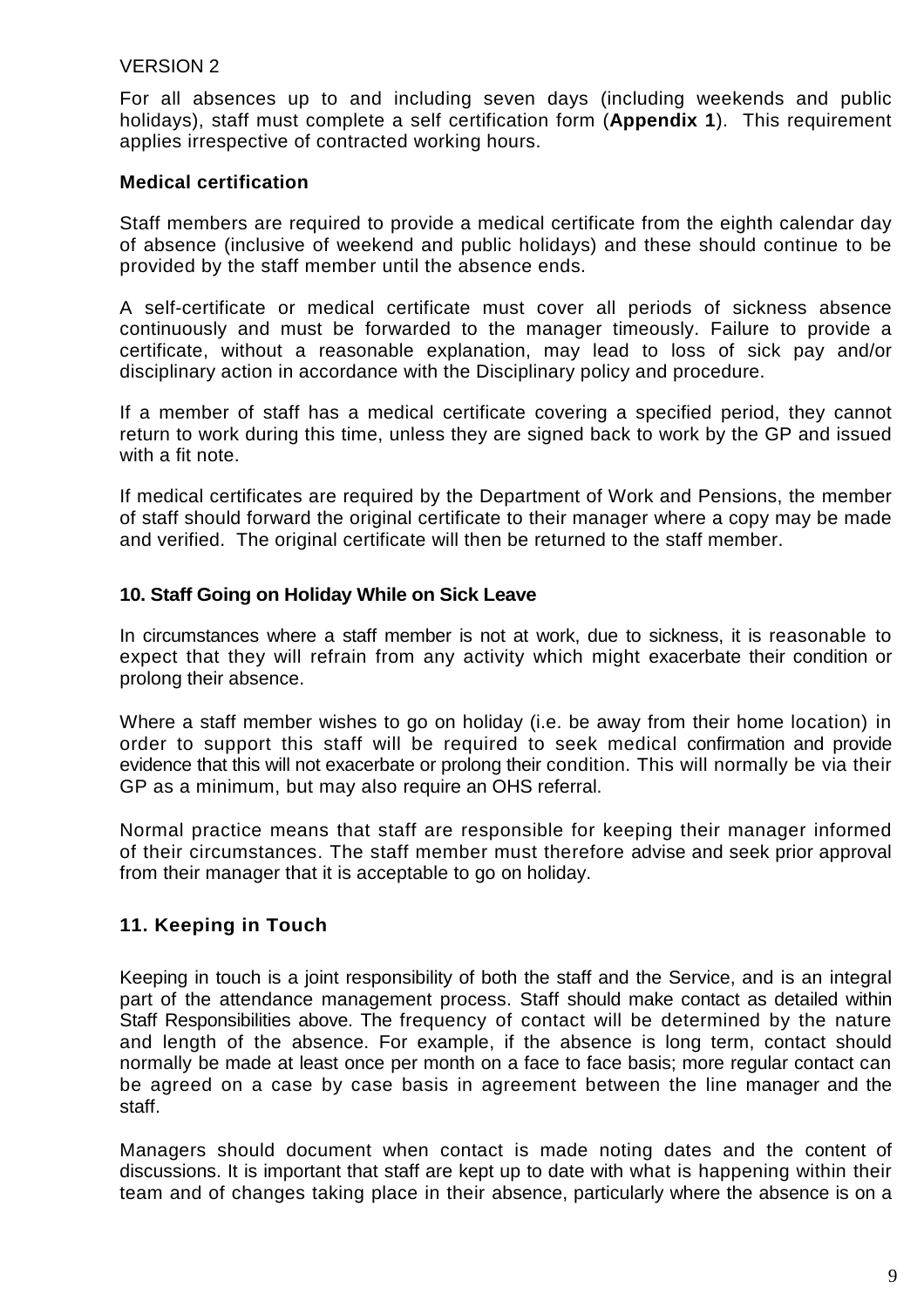continuing long term basis.

This aspect is crucial in helping people back to work and to continue to feel a valued member of the organisation.

# **12. Return to Work Discussion**

When a staff member returns from sickness absence, a Return to Work meeting will be conducted by the line manager or the line manager's deputy on the day the individual returns to work; or as soon as possible thereafter (but not normally exceeding 7 working days).

The overall purpose of the discussion is to welcome staff back into the workplace as a valued member of the team and it is important that managers set aside appropriate time for these discussions. There are key points that should be covered as follows:

- welcome the member of staff back to work, ensuring that they are fit enough to return;
- discuss any underlying reason for absence and to inform them of the support available to them;
- where appropriate, identify problems which may have contributed to the absence and to discuss possible solutions and interventions which may benefit the individual.
- update the member of staff on any changes which occurred during their absence
- help them to re-prioritise their workload and to offer assistance in this area if necessary;
- remind the member of staff of the contents of the Attendance Management Policy and where the level of absence is approaching an unsatisfactory level to make the staff aware of this;

Line managers should complete the Return to Work record at Appendix 1 and the staff member should complete the Self Certification form at Appendix 2.

# **13. Disability**

Wherever possible, our approach to disability is to remove barriers to access and participation and to actively promote equality of opportunity in accordance with our equalities mission.

When a manager becomes aware of a staff members disability as defined by the Equality Act 2010 (either through the staff member themselves, through Occupational Health or by other means) the manager, in consultation with the staff member, should focus on whether any reasonable adjustments are appropriate (occupational health advice should be sought at the earliest opportunity). This may include reasonable adjustments to the job, working conditions and/or physical environment, so as not to disadvantage the member of staff in working for the Ambulance Service.

When staff with a disability are absent from work for short term or long term periods, any action taken in line with the Attendance Management procedure should consider the impact that the disability has had on the absence and what support or reasonable adjustment may be required. It may be appropriate to manage/consider this absence separately.

Absence related to a disability should be recorded on the self certification form as such.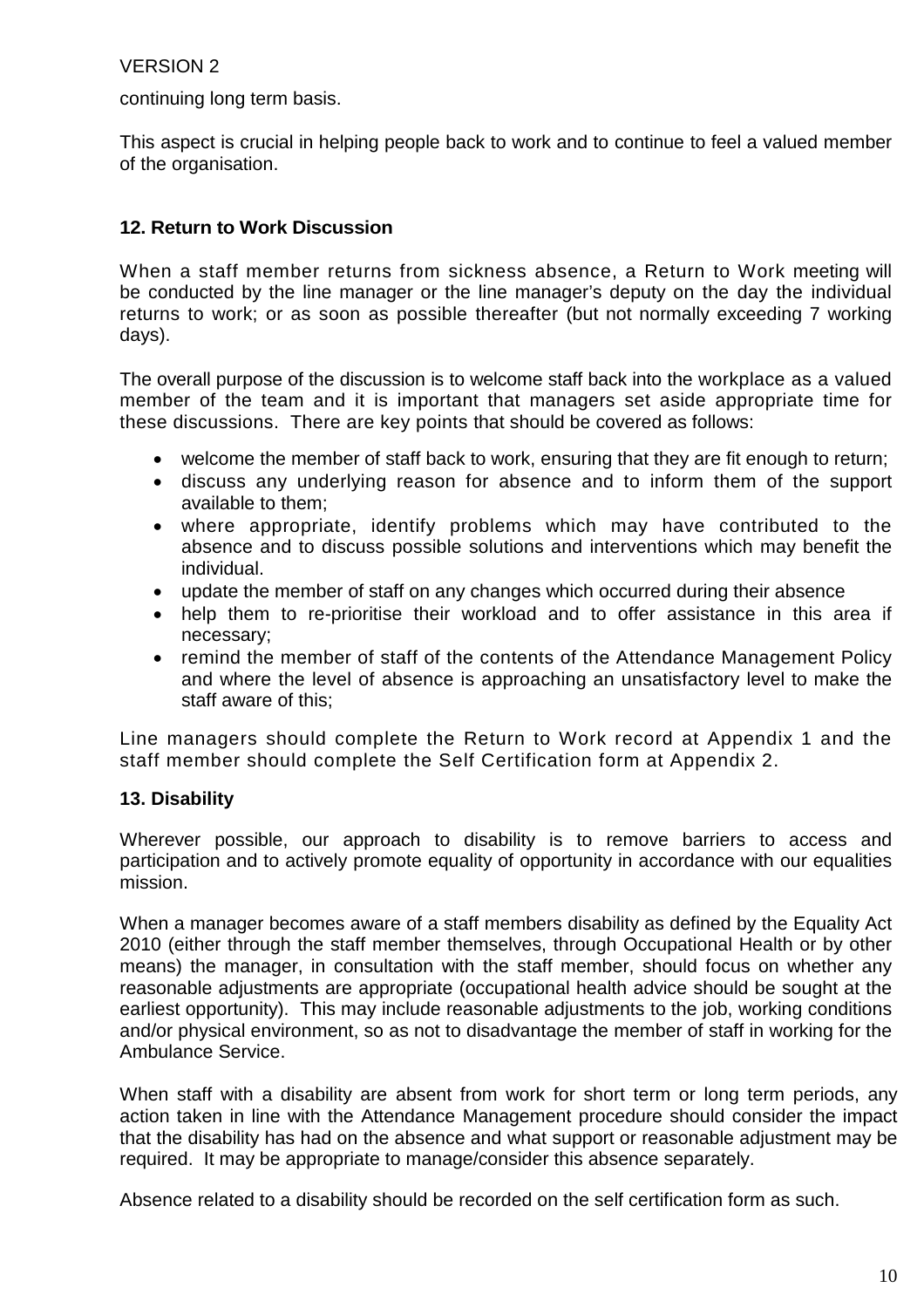### **14. Absence whilst pregnant**

When a pregnant member of staff is absent for reasons related to the pregnancy, this should be recorded on the self certification form as such and these absences should be managed appropriately providing support to the member of staff as required.

#### **15. Occupational Health Service Advice**

The Occupational Health Service (OHS) can provide advice regarding staff members who have health problems affecting their level of attendance. A referral can be made by a line manager. Where an individual refuses to comply with a referral they should be advised that the future management of their absences will progress without the benefit of OHS advice and be given another opportunity to attend.

If a member of staff fails to attend two appointments, depending on the reason for the non attendance, this may also result in management of their absence progressing without the benefit of OHS advice.

The purpose of a health referral is to obtain an up to date assessment from an Occupational Health professional. Managers will use this information, in line with operational demands, when considering the appropriate course of action to be taken.

In seeking medical advice a line manager should ask specific job or employment related questions and share any additional information that the staff member has made known which may impact on their health.

Staff may also self refer themselves to OHS (at any time) if they have any concerns regarding any aspect of their occupational health. Where an individual self refers usually there will be no report to management, unless the staff agrees to a report being forwarded to their manager.

Where management requires a report then a separate management referral will be made.

#### **16. Termination of Employment on the basis of Ill Health**

If after consultation with the member of staff, together with the appropriate medical evidence, either there is no indication of a likely date of return and all other options have been pursued, or the level of absence is considered unacceptable/unsustainable, a decision may be taken to terminate their employment on the grounds of ill health.

This termination may occur prior to the expiry of Occupational Sick Pay in circumstances where it is clear that the member of staff will not be fit for work in the foreseeable future. Before termination occurs the line manager must be satisfied that the following can be demonstrated:

- they have consulted the staff member and discussed the position with them;
- they have made a thorough investigation of the medical and any other relevant facts;
- they have balanced the staff's likely future health picture with the needs of the organisation;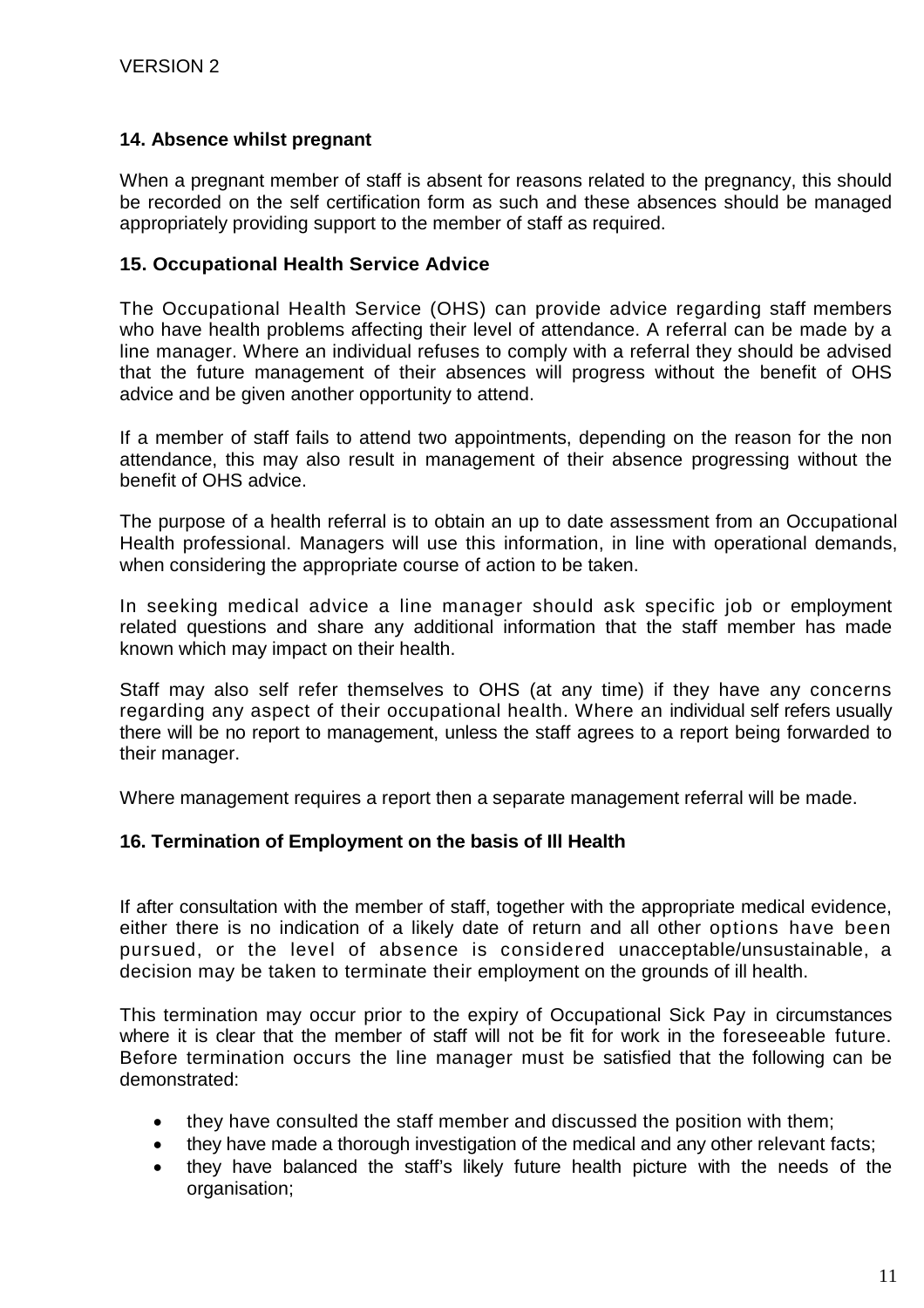- they have considered offering the staff member alternative employment in line with the Scottish Ambulance Service Redeployment Policy;
- A Management of Health report has been compiled by the line manager and submitted to the relevant senior manager for consideration for termination on the grounds of incapacity due to ill health. .

The procedure given below should be followed where a termination of employment is deemed appropriate:

- The staff member should be invited to attend a meeting with a manager with the authority to dismiss. They should be given a minimum of 5 days notice, in writing, of the time, date and reason for this interview. They should receive a copy of all the documentation being considered;
- Staff will be entitled to be accompanied by a trade union representative or colleague and should be informed that a member of the HR team will also be in attendance at the interview.

The meeting should cover the above points and consideration given to any issues raised or comments expressed by the staff member or their representative.

If a decision to dismiss is taken the staff member will receive a formal letter of dismissal giving them the appropriate period of notice of termination of employment. The letter should also contain the staff's right to appeal against the decision and to whom the appeal must be written to, normally the Director of Human Resources and Organisational Development .

# **17. Premature Retirement on the Grounds of Ill Health**

If the member of staff is a member of the Superannuation Scheme, consideration should be given to making an application for premature retirement due to permanent incapacity providing they have a minimum of 5 years superannuable service. The staff may therefore be eligible to receive a pension and lump sum. Permanent incapacity is defined by the SPPA as:

- 1. incapacity to fulfil current role, or
- 2. incapacity to fulfil any role

Where such application is made an AW8 superannuation form should be completed by the member of staff and an AW8 MED form, completed, in strict confidence, by the Occupational Health Physician, attached in a sealed envelope. These forms must be sent to the Scottish Public Pensions Agency (SPPA) via Payroll as the Payroll Department are required to provide SPPA with salary details as supporting information on the AW8 form. Full details can be found on the SPPA website http://www.sppa.gov.uk/nhs/forms.htm

The decision as to whether or not an individual is eligible to be paid a pension and lump sum early on the grounds of permanent incapacity due to ill health is taken by the Scottish Public Pensions Agency and is not at the discretion of the Scottish Ambulance Service.

# **18. Occupational Sick Pay**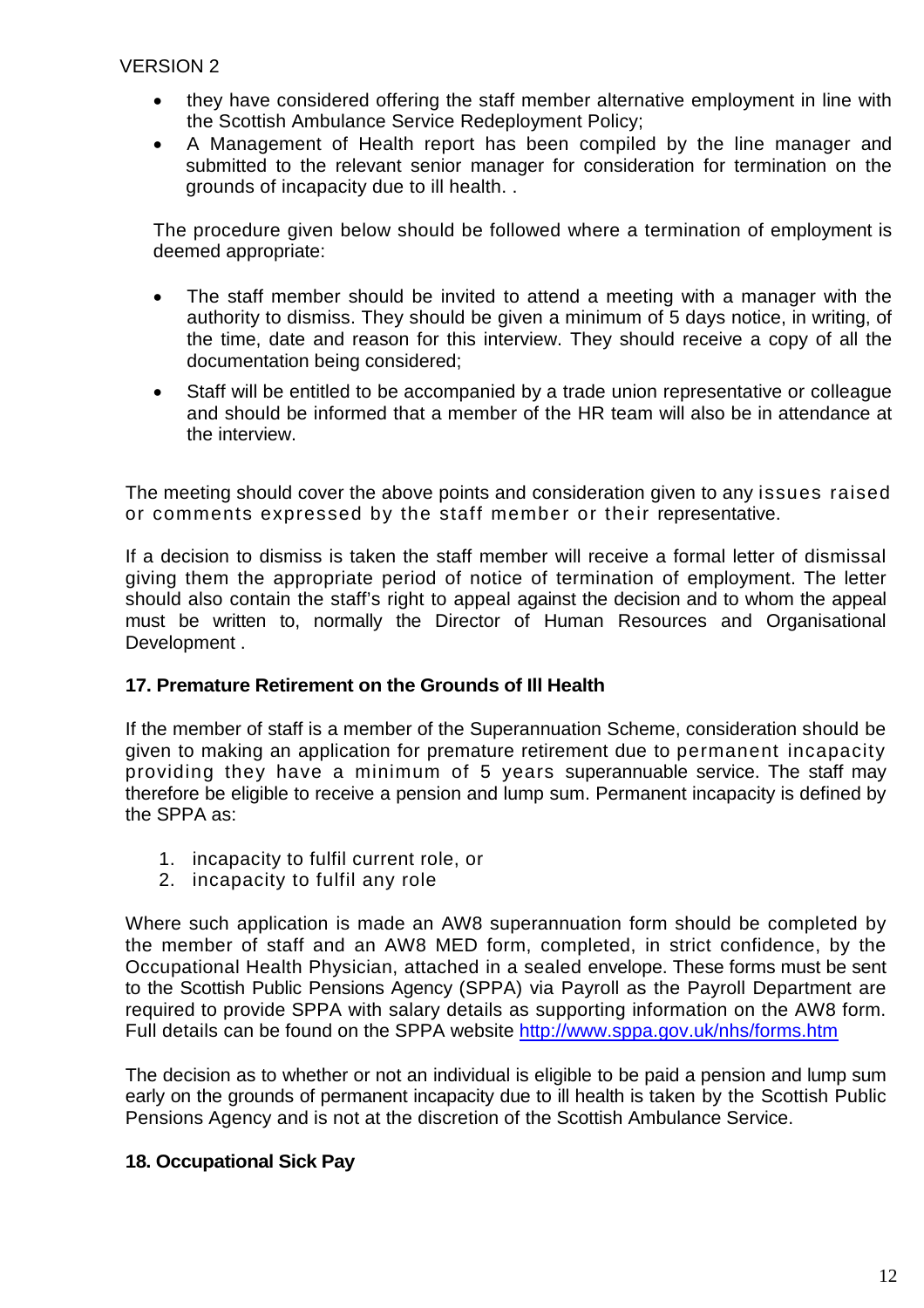All individuals employed by the Scottish Ambulance Service are entitled to Occupational Sick Pay (OSP). The amount received varies dependent upon length of service. Details of current rates are contained in **Appendix 3**. The Payroll Department will advise the national HR Department when full pay is exhausted and half pay is due to begin. The HR department will contact the appropriate manager and will then inform the member of staff, in writing, of the salary position.

However, when a staff member has exhausted their Occupational Sick Pay there will normally be no extensions of this. In exceptional circumstances, an extension may be granted following discussion and agreement between the senior manager and the Head of HR in conjunction with the relevant HR Manager. Where meetings have not taken place through no fault of the member of staff OSP may be extended until the appropriate meetings have taken place.

### **19. Short term and long term absence procedure**

The procedure to be followed by managers in the case of short or long term absence is described in **Annex B and C.**

Where a member of staff has absence consisting of both long and short term, this can be considered in the management of this absence in line with trigger points, and the movement through the formal stages, subject to consideration of section 13 above.

# **20. Review of Policy and Procedure**

This policy and procedure (s) has been updated as part of continual improvement programme within the Service focusing on ensuring best practice in partnership with Managers and staff representatives through a partnership working group. The policy will be formally reviewed on a continuing basis as part of this process.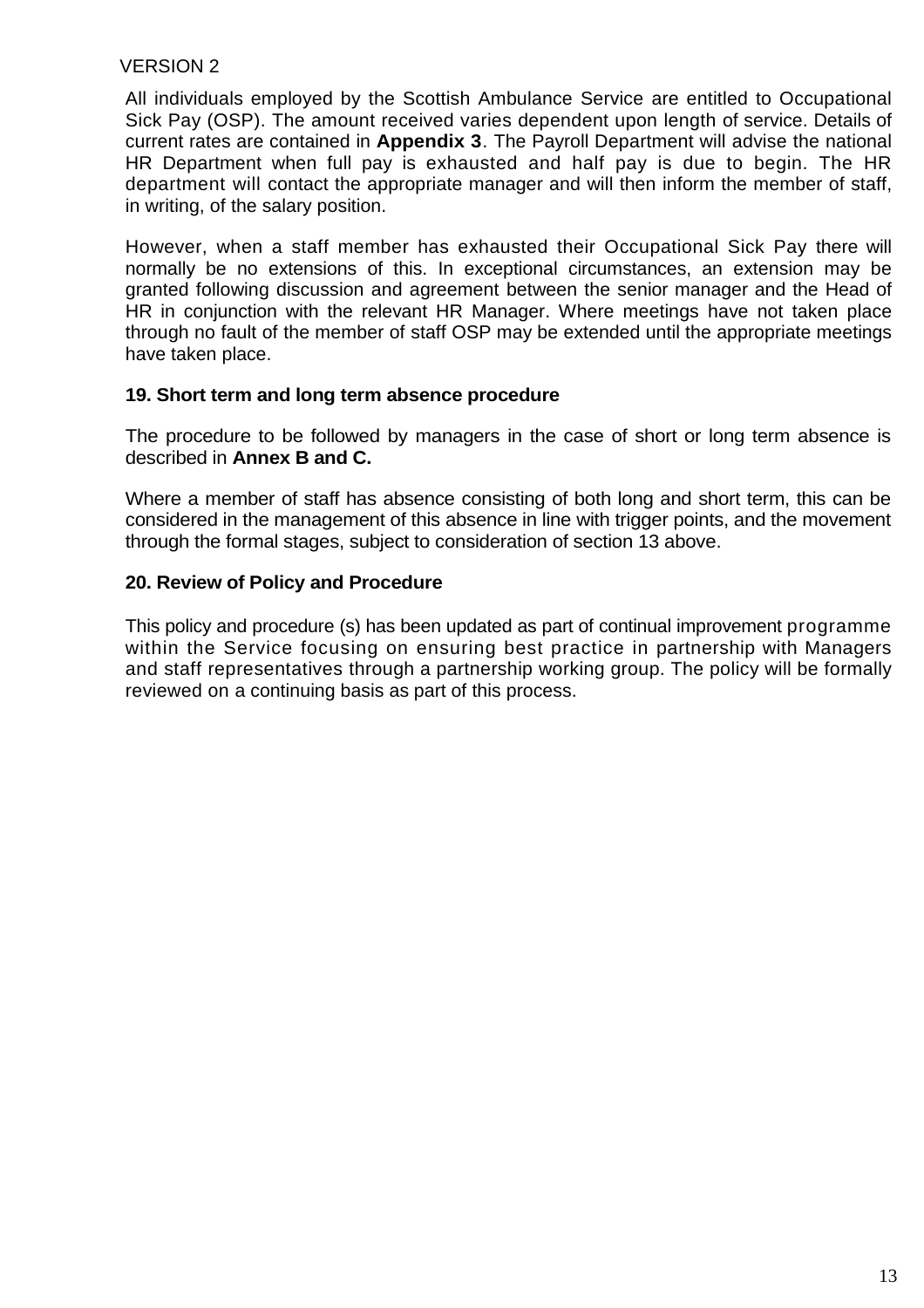# **ANNEX A**

#### **SICKNESS ABSENCE REPORTING PROCEDURE**

The following sickness absence reporting procedure should be read in conjunction with the Scottish Ambulance Service Attendance Management policy. The procedure outlines the responsibilities of all staff in the management of sickness absence. Line managers should ensure that their staff are aware of the procedure and designated contacts as soon as possible, ensuring that local arrangements are both clear and robust, and taking appropriate action in the event that the procedure is breached.

Failure to notify absence an adhere to agreed contact arrangements in accordance with this procedure may lead to the absence being class as unauthorised, which will be unpaid, and may lead to disciplinary action in accordance with the Scottish Ambulance Service Disciplinary policy and procedure. Staff should contact their line manager or the HR department immediately where clarification is required.

| <b>Trigger</b><br><b>Point</b> | <b>Staff Action</b>                                                                                                                                                                                                                                                                                                                                                                                                                                                                                                                                                                                                                                                                                                                                                                                                                                                                                                                                                                                                                                                                                                  | <b>Manager Action</b>                                                                                                                                                                                                                                                                                                                                                                                                                                                                                                                                                                                                                                                                                                                                                                                                                                                                                                                                                                                                                                                                                                                                                                              |
|--------------------------------|----------------------------------------------------------------------------------------------------------------------------------------------------------------------------------------------------------------------------------------------------------------------------------------------------------------------------------------------------------------------------------------------------------------------------------------------------------------------------------------------------------------------------------------------------------------------------------------------------------------------------------------------------------------------------------------------------------------------------------------------------------------------------------------------------------------------------------------------------------------------------------------------------------------------------------------------------------------------------------------------------------------------------------------------------------------------------------------------------------------------|----------------------------------------------------------------------------------------------------------------------------------------------------------------------------------------------------------------------------------------------------------------------------------------------------------------------------------------------------------------------------------------------------------------------------------------------------------------------------------------------------------------------------------------------------------------------------------------------------------------------------------------------------------------------------------------------------------------------------------------------------------------------------------------------------------------------------------------------------------------------------------------------------------------------------------------------------------------------------------------------------------------------------------------------------------------------------------------------------------------------------------------------------------------------------------------------------|
| First day                      | Any member of staff who is ill and<br>unable to attend work should notify<br>their line manager or designated<br>person by phone within one hour of<br>their normal start time, unless there<br>are exceptional circumstances.<br><b>Note:</b> This requirement is also<br>applicable to staff scheduled to<br>work from home or at locations<br>other than their normal base on a<br>certain day, or due to attend a<br>training course or similar<br>commitment.<br>In reporting your absence you will<br>normally provide:<br>The nature of your sickness<br>$\bullet$<br>How long you are likely to be<br>$\bullet$<br>absent<br>Agree with the manager<br>$\bullet$<br>when you will be making<br>contact again<br>What action you are taking to<br>$\bullet$<br>mitigate your sickness i.e.<br>visiting GP<br>Details of any work related<br>$\bullet$<br>commitments affected by<br>your absence i.e. meetings<br>e.t.c. and<br>If you believe your absence<br>$\bullet$<br>is a result of injury at work,<br>then you must inform your<br>line manager who will take<br>advice from HR/Health and<br>Safety. | Discuss the nature of the absence and<br>the estimated date of return:<br>consider whether the member of<br>staff requires any additional<br>support, discussing the<br>opportunities available through the<br>Occupational Health Service,<br><b>IPRS or Employee Counselling</b><br>service, as appropriate;<br>agree with the member of staff<br>when they will be making contact<br>again.<br>Contact SASAM to advise of staff<br>members absence (as per<br>Appendix 4).<br>Inform the member of staff's colleagues<br>of their absence from work and re-<br>allocate or postpone any commitments,<br>as appropriate.<br>Note:<br>1) In accordance with the Attendance<br>Management Policy, where the member<br>of staff is absent due to stress or other<br>mental heath problems, or musculo-<br>skeletal conditions, they should be<br>referred to the Occupational Heath<br>Service from day one of absence<br>because of the likelihood that these<br>conditions will either be recurrent or<br>develop into long-term heath problems. A<br>referral to IPRS for musculo-skeletel<br>conditions should also be considered.<br>Please contact the HR department for<br>further guidance. |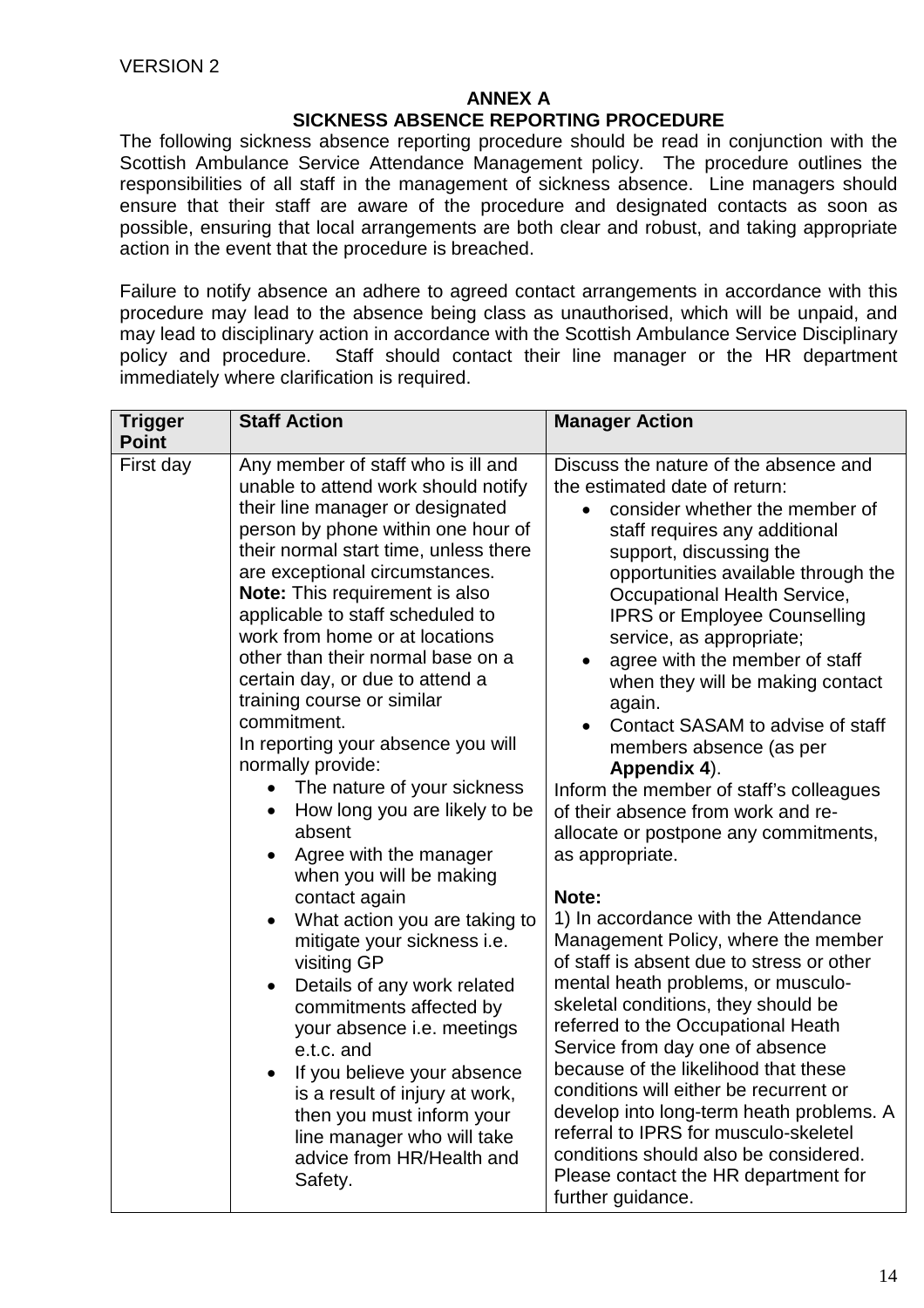|                                            | Your manager may also ask you for<br>a contact number if not already<br>known.<br>It is the responsibility of each<br>member of staff to personally report<br>their absence. It is not acceptable<br>for someone to phone on your<br>behalf, unless the illness is of such<br>severity that you are physically<br>unable to do so, for example,<br>hospitalisation. Neither is it<br>appropriate to report sickness by<br>text or email.<br>Staff will then receive a phone call                                                                                                                                                                                                                                                                                 | 2) If a member of staff has reported their<br>sickness absence, they should not be<br>required to attend work nor undertake<br>work. It follows that it is not appropriate to<br>authorise that a member of staff work at<br>home as an alternative to attending work.                                                                                                                                                                                                                                                                                                                                                                                                                                        |  |
|--------------------------------------------|------------------------------------------------------------------------------------------------------------------------------------------------------------------------------------------------------------------------------------------------------------------------------------------------------------------------------------------------------------------------------------------------------------------------------------------------------------------------------------------------------------------------------------------------------------------------------------------------------------------------------------------------------------------------------------------------------------------------------------------------------------------|---------------------------------------------------------------------------------------------------------------------------------------------------------------------------------------------------------------------------------------------------------------------------------------------------------------------------------------------------------------------------------------------------------------------------------------------------------------------------------------------------------------------------------------------------------------------------------------------------------------------------------------------------------------------------------------------------------------|--|
|                                            | from SASAM to provide advice and<br>support.                                                                                                                                                                                                                                                                                                                                                                                                                                                                                                                                                                                                                                                                                                                     |                                                                                                                                                                                                                                                                                                                                                                                                                                                                                                                                                                                                                                                                                                               |  |
| Second to<br>Seventh<br>day                | Contact your line manager as<br>agreed on your first day of absence.<br>As per section 5 of the policy,<br>failure to follow reporting process<br>may result in occupational sick pay<br>being withheld.                                                                                                                                                                                                                                                                                                                                                                                                                                                                                                                                                         | If the member of staff has failed to<br>contact as per agreed on the first day,<br>contact them to enquire about their<br>health and to ascertain if there is any<br>help/advice that the Service could<br>provide and remind them of their<br>responsibility to keep in regular contact.<br>This information should be recorded and<br>kept on file.                                                                                                                                                                                                                                                                                                                                                         |  |
| Eighth day<br>and<br>continuing<br>absence | If you are absent from work for 7<br>calendar days (including weekends<br>and bank holidays) on the 8 <sup>th</sup> day<br>notify your line manager of your<br>continued absence, obtain a<br>medical certificate from your GP<br>and forward to your line manager<br>as soon as possible.<br>Continue to ensure that an up to<br>date medical certificate covers your<br>sickness.<br>Attend occupational health, physio<br>and counselling appointments,<br>where relevant, as organised by<br>your line manager.<br>It is important that you keep your<br>manager informed about your<br>general condition and progress<br>towards recovery. When you<br>become well again you must phone<br>your line manager, or other<br>designated person, and provide an | Contact the member of staff and again<br>discuss:<br>the continuing nature of their<br>absence;<br>the availability of support services<br>(advise of intention to refer<br>member of staff to the<br>Occupational Health Service, if the<br>absence is expected to continue<br>beyond 4 weeks); and<br>agree on-going contact, including<br>the need to advise of any progress<br>or developments concerning their<br>sickness.<br>In addition, and as necessary, remind the<br>member of staff of their obligation to<br>submit medical certificates.<br>Consider further support in accordance<br>with the Attendance Management Policy<br>as appropriate, seeking advice from the<br>relevant HR contact. |  |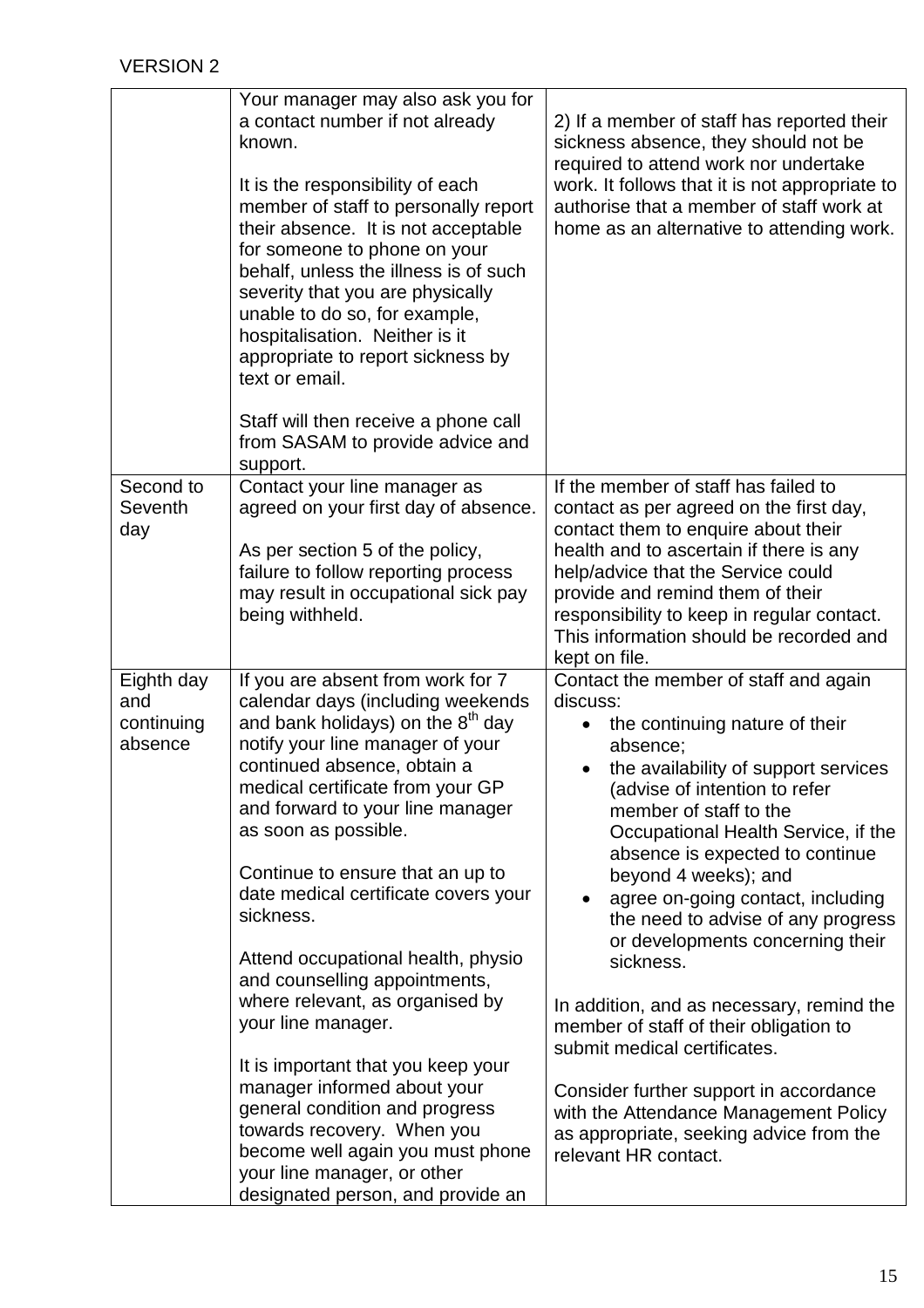|                              | indication of your likely return to<br>work date.<br><b>Note:</b> if you feel fit enough to return<br>to work before your medical<br>certificate ends, you must provide<br>your manager with a final certificate<br>from your GP saying that you are fit<br>to return to work.                                                                                                                                                                                  |                                                                                                                                                                                                                                                                                                                                                                 |
|------------------------------|-----------------------------------------------------------------------------------------------------------------------------------------------------------------------------------------------------------------------------------------------------------------------------------------------------------------------------------------------------------------------------------------------------------------------------------------------------------------|-----------------------------------------------------------------------------------------------------------------------------------------------------------------------------------------------------------------------------------------------------------------------------------------------------------------------------------------------------------------|
| Return to<br>work<br>meeting | When you return to work, you<br>should report to your line manager<br>before you begin work (recognising<br>this will not always be possible in<br>operational departments), who will<br>undertake a return to work meeting<br>with you in accordance with the<br>Attendance Management Policy.<br>As part of the return to work<br>meeting, your manager will ask you<br>to complete a self certification form<br>for the first seven days of your<br>illness. | Conduct a Return to Work Meeting with<br>the returning member of staff at the<br>earliest opportunity in accordance with<br>the Attendance Management Policy,<br>completing the Return to Work Meeting<br>Record (Appendix 1), and ensuring the<br>member of staff completes a Self-<br>certification Form (Appendix 1) for the<br>first seven days of absence. |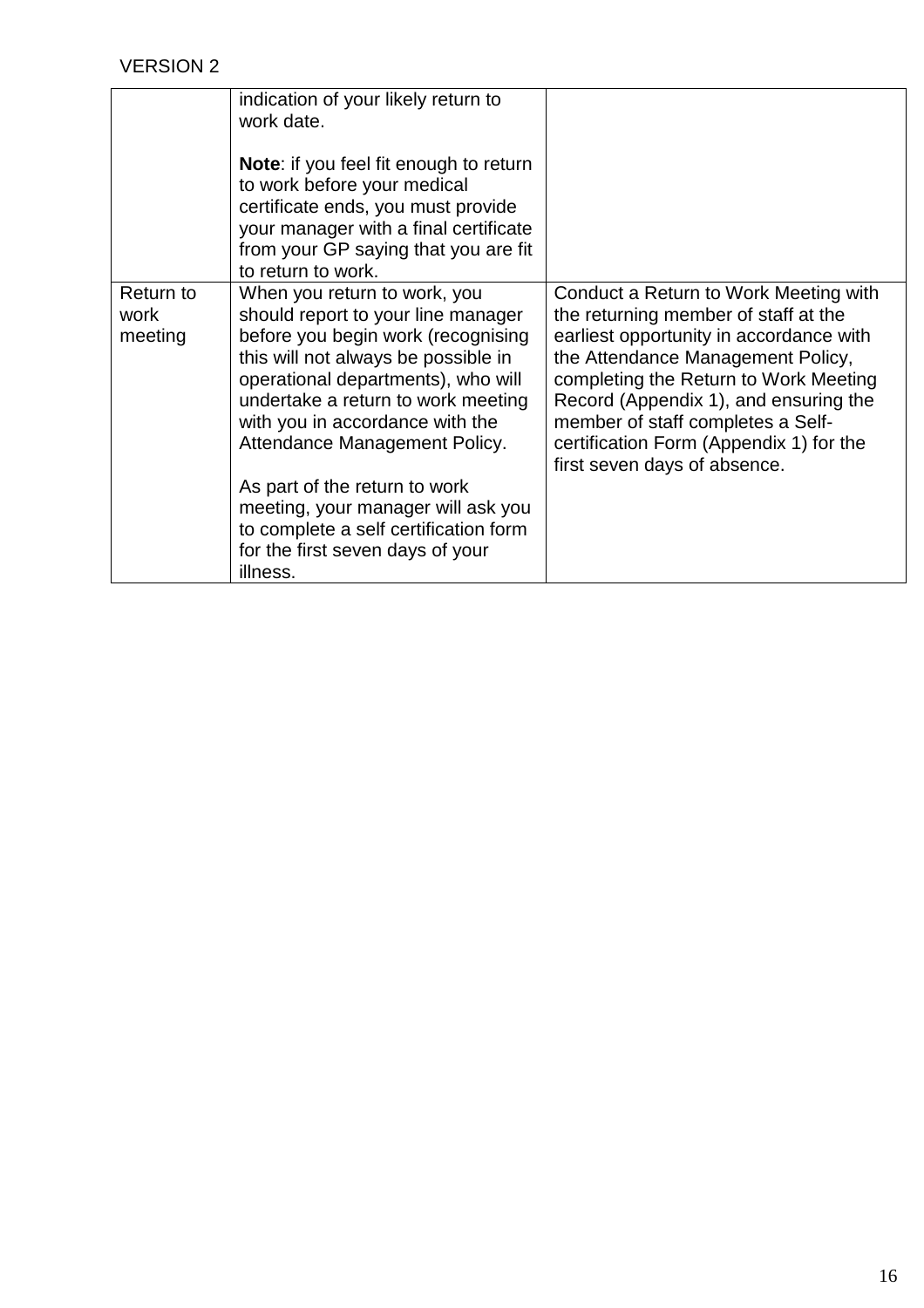# **Annex B**

### **Scottish Ambulance Service**

#### **1. Persistent Short Term Absence**

Absence has a direct impact on Service delivery and it is essential that managers and staff members take the necessary steps to maximise attendance at work. Where a staff member's sickness absence gives cause for concern managers should take appropriate action to ensure the policy is applied robustly and full support is given to enable staff members to return to work at the earliest opportunity.

Persistent short term absence (lasting less than 28 days) is characterised by a pattern of absence due to minor illnesses that are usually not connected. Such patterns could vary from single days of absence, to fewer occasions of absence involving a loss of up to a week or more, or a combination of both. High levels of this type of absence may indicate problems which need to be explored and resolved.

### **2. Review Trigger Points**

Managers have the responsibility to ensure that absence is reviewed on a regular basis and this can be achieved through the use of review trigger points. It is important to have in place clear trigger points for the review of sickness absence and that these are applied consistently throughout the Scottish Ambulance Service. Trigger points for the purpose of this policy will include:

- Patterns/trends;
- Nature of absence e.g. stress/mental health issues;
- Persistent Short Term Absence four periods or eight days, over a rolling twelve month period;
- Any other cause for concern.

Managers may also take action at any time where there is a suspected misuse or abuse of the policy.

#### **3. Management Review**

Where a trigger point has been reached managers will review all relevant information from, for example, return to work interviews, absence records and any other information which is appropriate to consider the best course of action. Options available to managers for consideration are as follows:

- No further action necessary
- Counselling the staff member in relation to their absences which may include referral to OHS or other support services such as fast track physiotherapy or Employee Counselling.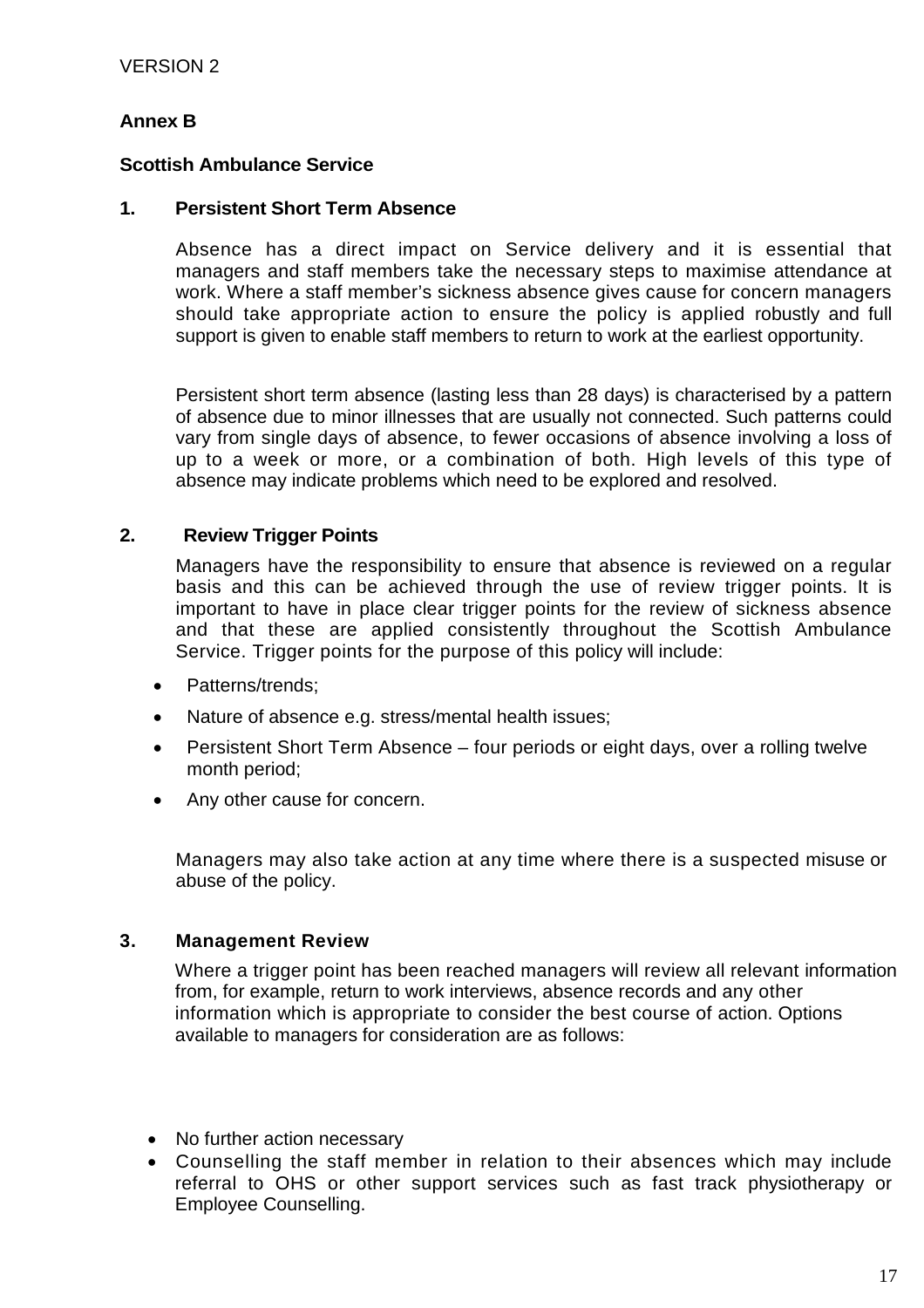• Progress to a Stage 1 meeting.

# **4.0 Short Term Absence Procedure**

Where absence is giving cause for concern and the manager has decided to move to a formal meeting the following procedure should be followed.

For all levels of attendance management meetings the format highlighted below should be followed. In addition OHS referrals should be undertaken as appropriate.

# **Stage 1**

Where the need for a meeting has been identified the staff member should be invited to attend a Stage 1 Attendance Management meeting with their line manager. An HR representative would not normally be present at this meeting except in exceptional circumstances. The staff member should be given a minimum of 5 days notice, in writing, of the time, date and reason for this meeting and be advised of their right to have representation. This meeting should be held within a reasonable timescale and within 14 days of most recent absence occurring. However, it is recognised that on some occasions, due to shift patterns, meetings may occasionally need to take place out with this timescale. If this occurs, the reason should be recorded on the return to work form.

A copy of the Attendance Management Policy and a summary of the staff members sickness absence should be included in all initial correspondence.

This meeting should aim to:

- update the staff member on their absence, highlighting the areas of concerns.
- consider any mitigating circumstances the staff member may have that are impacting upon their attendance and explore what options may be available to support them;
- ensure the staff member is fully aware of the contents of the policy and explain what action could be taken should attendance levels not improve;
- consider if a monitoring period is required;
- agree a reasonable period of time over which the staff member's attendance will be monitored and detail the level of improvement expected, including interim reviews.

The discussion should be recorded using the appropriate documentation and, the staff member should have the outcome of the meeting confirmed in writing.

Where a monitoring period is necessary the staff member's attendance would normally be monitored for an agreed period of up to 6 months (at the discretion of the manager and depending on individual circumstances). A review meeting may be agreed, held, and documented, mid-way through the monitoring period, where appropriate, to ensure continued support and to discuss the staff members progress. If the staff member's attendance is satisfactory at the end of the review period the staff member and HR should be informed of this and no further action taken.

Where the staff member achieves and maintains the expected level of attendance at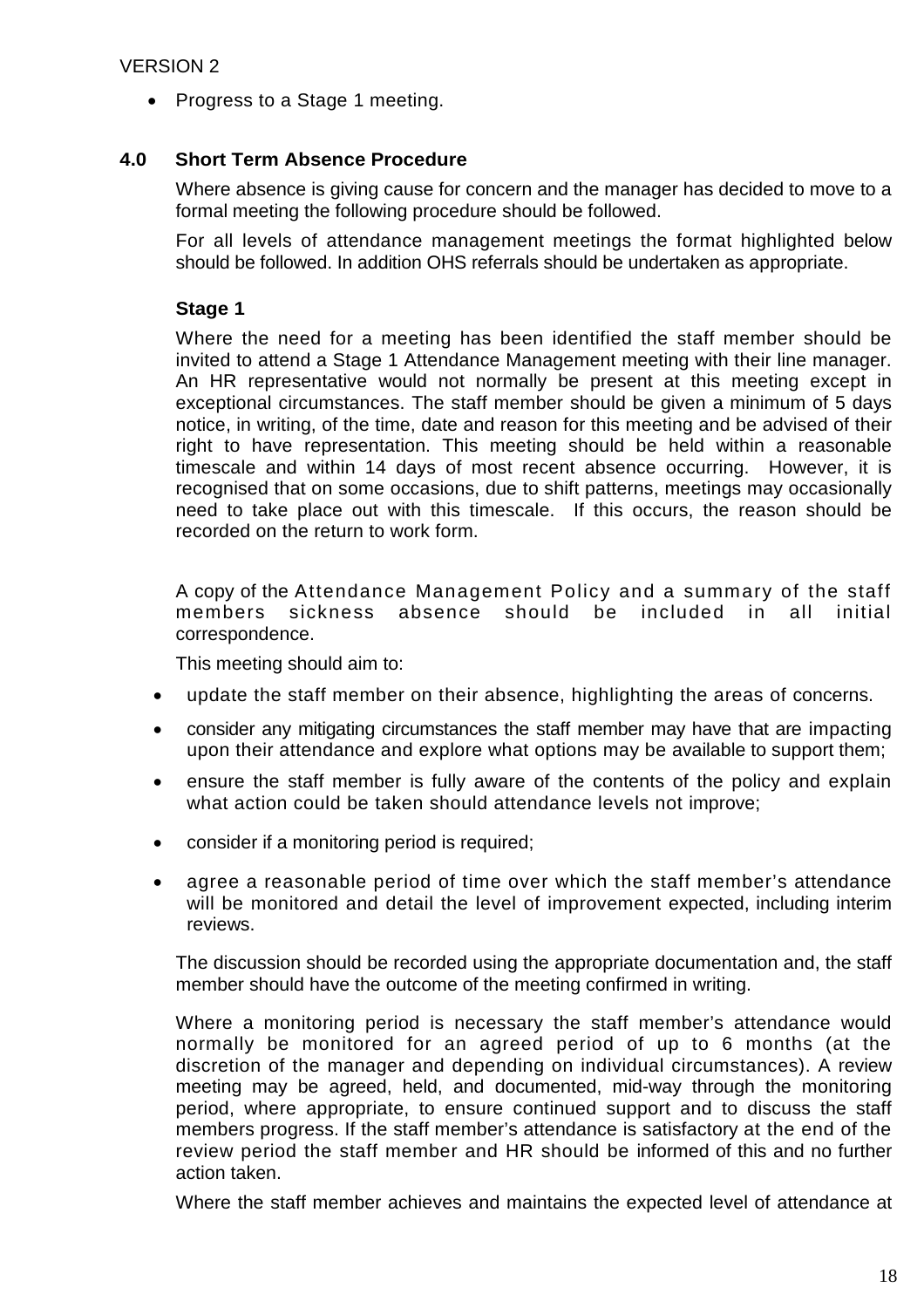work after the agreed monitoring period following the meeting, the manager should inform the staff member accordingly in writing and that normal arrangements will apply thereafter.

# **Stage 2**

Where the staff member has failed to achieve and maintain satisfactory attendance levels during the Stage 1 monitoring period or sooner (i.e. if there is continued absence/concern then the manager does not need to wait until the end of the monitoring period before moving to the next stage), the line manager should meet with the staff member under Stage 2 of the procedure, having considered all information including OHS reports where appropriate. The staff member should be given a minimum of 5 days notice, in writing, of the time, date and reason for this meeting and be advised of their right to have representation. An HR representative should attend this meeting.

Managers should discuss the failure to achieve expected attendance levels and the reason(s) for recent absences. Again this may be an ideal time to offer assistance/support as appropriate to the staff member.

At the conclusion of the meeting the manager should again inform the staff member that his/her level of absence remains unacceptable, an improvement is required that their attendance will be monitored for a period of up to 9 months. The manager should offer the appropriate assistance/support during the meeting including referral to OHS if needed. The manager should advise of potential consequences if the level of attendance does not improve.

Where the staff member achieves and maintains the expected level of attendance at work for a period of 9 months following the meeting, the manager should inform the staff member accordingly in writing and that normal monitoring arrangements will apply thereafter.

# **Stage 3**

Where it has been determined that at the end of the monitoring period under Stage 2 of the procedure (or sooner if there is continued absence/concern then the manger does not need to wait until the end of the monitoring period before moving to the next stage), there is no improvement in attendance, a further meeting should be arranged between a senior manager and the staff member. The staff member should be given a minimum of 5 days notice, in writing, of the time, date and reason for this meeting and be advised of their right to have representation. An HR representative should attend this meeting.

Prior to the meeting all of the information being considered by management should be made available to the staff member.

At the meeting the senior manager will discuss with the staff member his/her continuing failure to achieve of maintain the appropriate the expected attendance levels and the reasons for recent absences. If appropriate, the possibility of alternative employment should also be considered at this stage.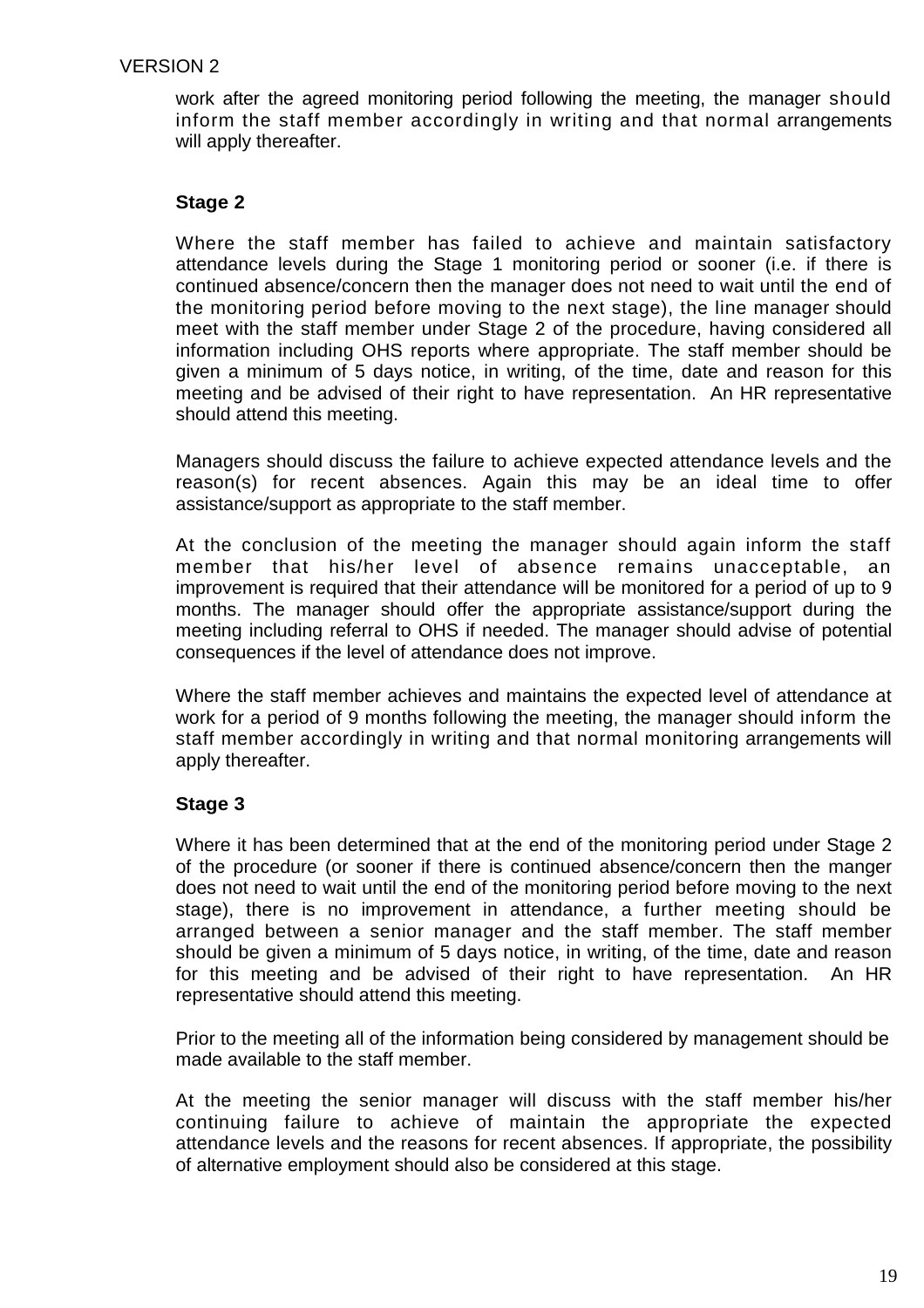At the conclusion of the interview, the senior manager will inform the staff member that:

- his/her level of absence remains unacceptable
- close monitoring of his/her absence will continue, and
- should the staff member fail to achieve and maintain the expected level of attendance at work a report should be compiled by the line manager detailing the absence and steps taken and submitted to the most senior manager in the department (i.e General Manager level) for consideration for termination on the grounds of incapability due to ill health.

Where the staff member achieves and maintains the expected level of attendance at work for a period of up to 12 months following the meeting, the senior manager should inform the staff member accordingly in writing and that normal monitoring arrangements will apply thereafter.

### **5.0 Further Health Referral**

Following the meeting with the senior manager, where it is determined, following a further review of the absence record during (if there is continued absence/concern then the manger does not need to wait until the end of the monitoring period before moving to the next stage) or at the end of the specified period of close monitoring, that the staff member remains unable to achieve and maintain an acceptable level of attendance at work, the staff member should be referred again to OHS for an up to date health assessment.

The manager should provide the OHS with details of the staff member's sickness absence since the last referral. The manager should request OHS opinion, in particular, on whether the specific health disorder has improved, deteriorated or remain unchanged. In addition, OHS should be requested to consider, in cases where the staff member's health has deteriorated, whether the staff member is now permanently unfit for his/her duties, or when they are likely to be fit for full range of duties, and if in their opinion the criteria detailed in the disability discrimination legislation applies.

#### **6.0 Potential Dismissal Meeting**

Where the standards/improvement in attendance have not been met the staff member's line manager will provide a report to the General Manager (or equivalent), detailing the absence and steps taken, for consideration. The General Manager will convene a meeting to discuss the report and give consideration to terminate employment on the grounds of capability due to ill health. Further details in regard to dismissal are contained in section 16 of the Attendance Management policy.

For persistent short term absence an updated OHS report should be included to ensure that up to date information is considered.

At each stage of the process the staff member should be given a minimum of 5 days notice, in writing, of the stage, time, date and reason for the meeting being held, and advised of the right to representation. An HR representative should attend this meeting.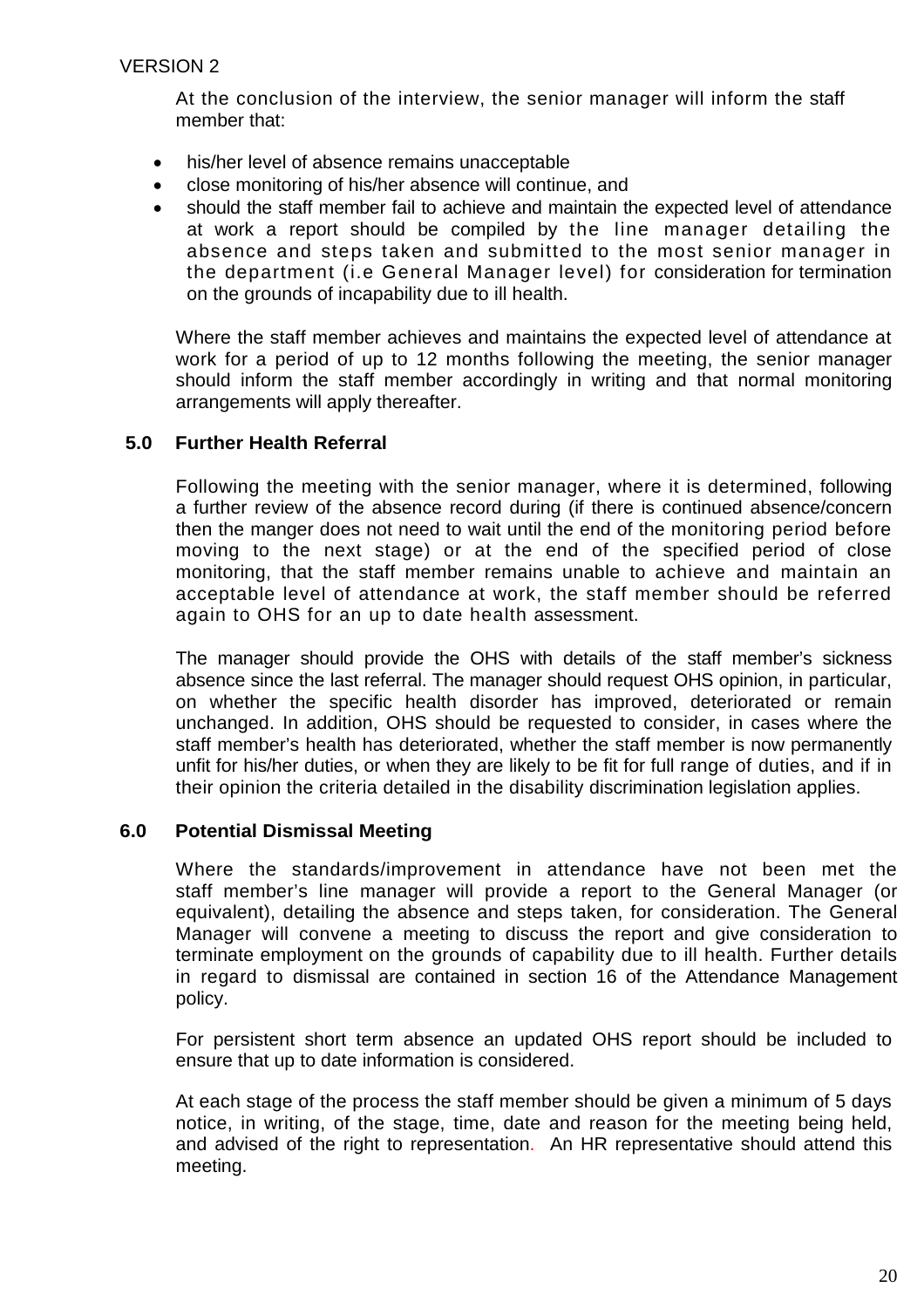Similarly, the outcome of the meeting should be confirmed in writing within 7 days, at which time the staff member should be advised of the right to appeal.

# **7.0 Previous Monitoring Periods**

Where the monitoring period has lapsed and the staff member, within a short time scale, reports sick and again reaches the trigger point. Where this occurs it may be appropriate to reinstate the previous stage/level of monitoring. However, where this pattern is recurrent Managers should give consideration of progression to the next stage of the process.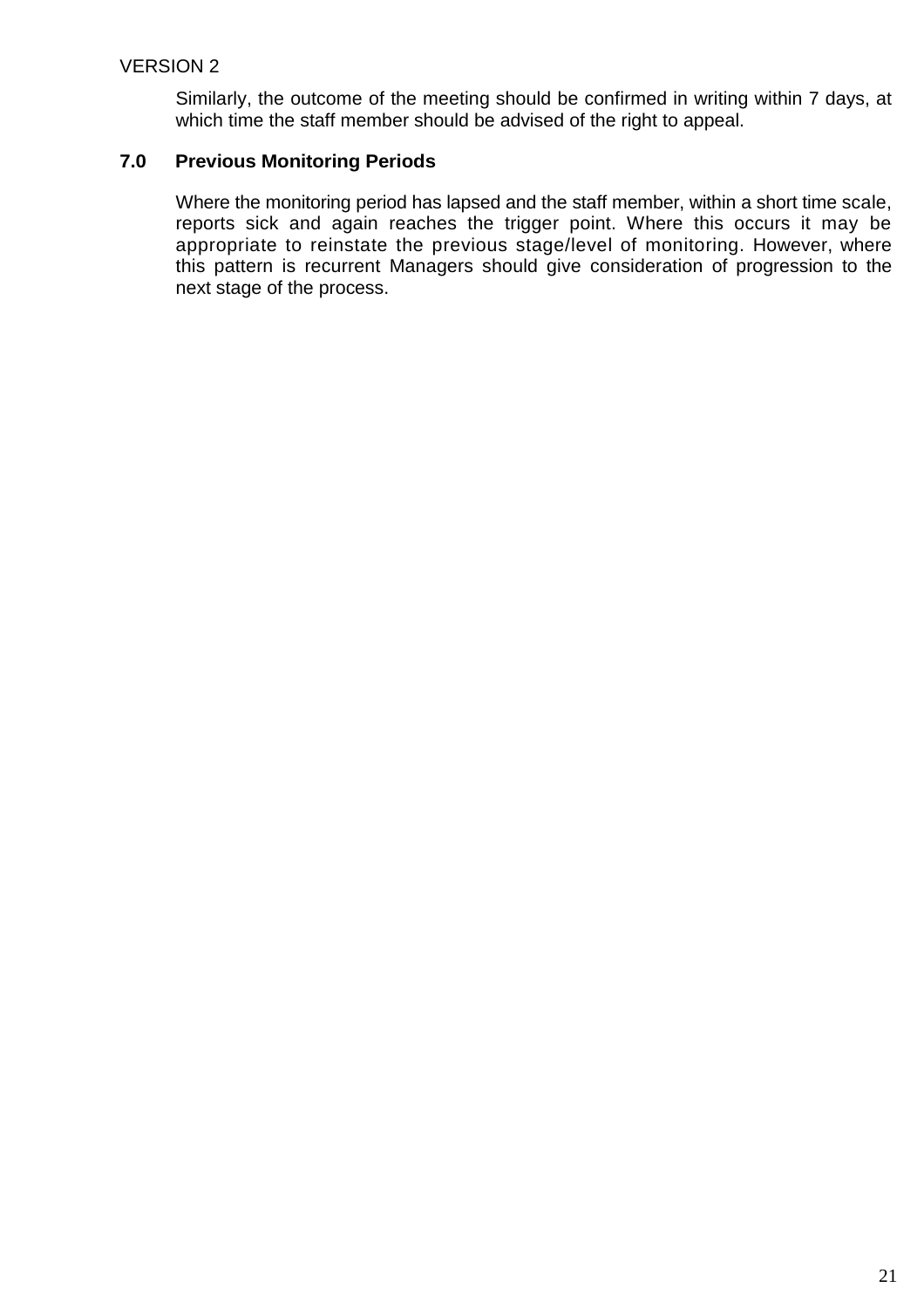#### **Annex C**

### **Scottish Ambulance Service**

#### **1. Long Term Absence Procedure**

If a staff member has been absent for four consecutive weeks and is not due to return to work imminently, the line manager should arrange a one to one meeting with them to find out more about the absence and how the staff member can be helped to return to work, for example, a referral to OHS or any other appropriate support service.

It may be appropriate to refer an individual prior to 4 weeks and an OHS referral can take place at any stage during the procedure. An early referral to Occupational Health should be considered where the absence relates to stress/mental health issues or to IPRS for musculoskeletal problems in order that appropriate support can be provided at the earliest opportunity.

A record of the meeting should be recorded as a file note with a copy sent to the staff member. In exceptional circumstances, where a meeting is not appropriate at this stage, the line manager should note this and the reasons for this decision.

### **2. Initial Long Term Absence Meeting**

Where a manager has met a staff member following four weeks of absence, a further date should be arranged to review the situation. Where possible this meeting should be on a face to face basis and should take place within eight weeks of commencement of the absence.

Although it is anticipated that all meetings will take place on Service property, in some circumstances it may be appropriate to consider a neutral venue. Home visits should only be considered with the agreement of the staff member and in those circumstances, the line manager would normally be accompanied. Confirmation of this meeting should be given in writing, giving at least 5 days notice and advising of the right to representation.

The aim of this meeting is to:

- keep the staff member in touch with work issues;
- explore the current reason for their absence and establish if they need any support or adjustments to the work environment in order to help them return e.g. through use of the rehabilitation/phased return procedures;
- find out how long they are likely to be absent;
- inform the staff member of the next steps;
- agree regular face to face contact arrangements;
- discuss the need for a referral to OHS or any other support service where appropriate.

A record of each meeting should be recorded and confirmed in writing to the staff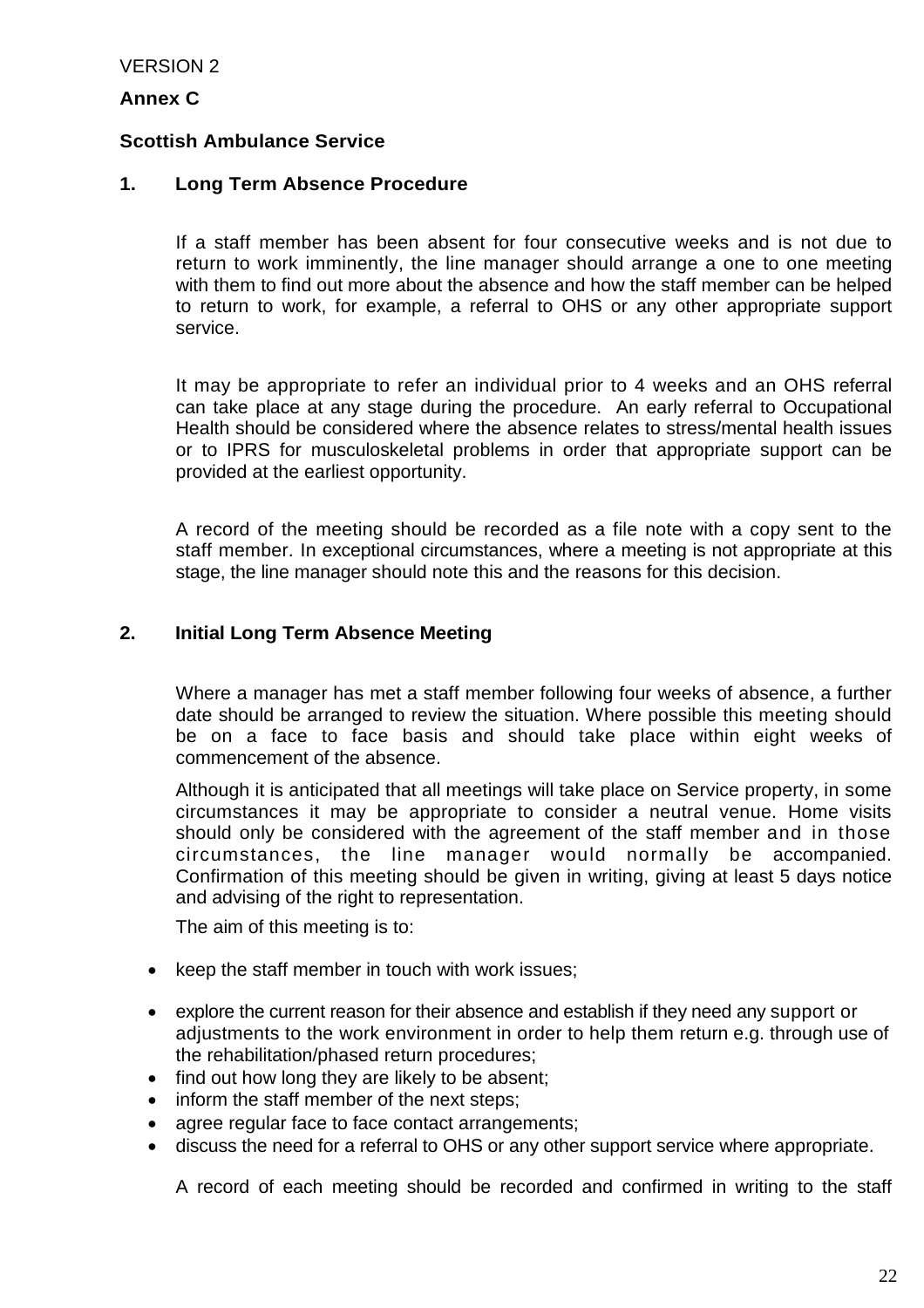member.

Regular meetings are crucial to maintaining a relationship with the staff member whilst they are off ill.

It is important to note that it is more difficult for a staff member to return to work after a lengthy absence if regular contact is not maintained. It is the responsibility of both the staff member and the line manager to ensure that this is not an issue.

#### **3. Occupational Health Referral**

In all cases of long term absence or where an underlying health problem is suspected, a referral should be made to the Occupational Health Service. This referral should be made as soon as the absence is identified as being long term or is of concern, where appropriate. The referral should be discussed with the staff member, and where a staff member declines to attend for a referral to the Occupational Health Service, any necessary decisions will have to be taken without the benefit of medical advice.

An Occupational Health Referral Form should be completed by the line manager and submitted to OHS. OHS will then send an appointment date to the staff member, a copy of which will be sent to the line manager.

The purpose of the referral to OHS is:

- to establish if any additional support can be offered to assist the staff member with their health problems;
- to obtain as full a picture as possible of the nature and extent of the illness and its relation or relevance to the employment circumstances of the staff member;
- to be able to make an informal prognosis of the likely outcome of the illness to enable the manager to plan the workload of the department accordingly;
- answer any specific questions the line manager may have e.g. with regard to reasonable adjustments or whether absences are linked, and to assess what, if any, rehabilitation would be necessary.

Following the appointment with OHS a report will be submitted to the manager and copied to the relevant local HR contact.

#### **4. Action Following the Referral**

Following the receipt of the Occupational Health Report the staff member should be invited to attend a meeting with their manager to discuss the report. The individual should be provided with a copy of the report prior to the meeting.

Individuals will be entitled to be accompanied by a staff representative or colleague and should be informed that a member of the HR team may also be in attendance at the interview.

During discussions with the staff member the manager should consider the following:

- whether a further referral to the Occupational Health Service is necessary
- measures for phased return to work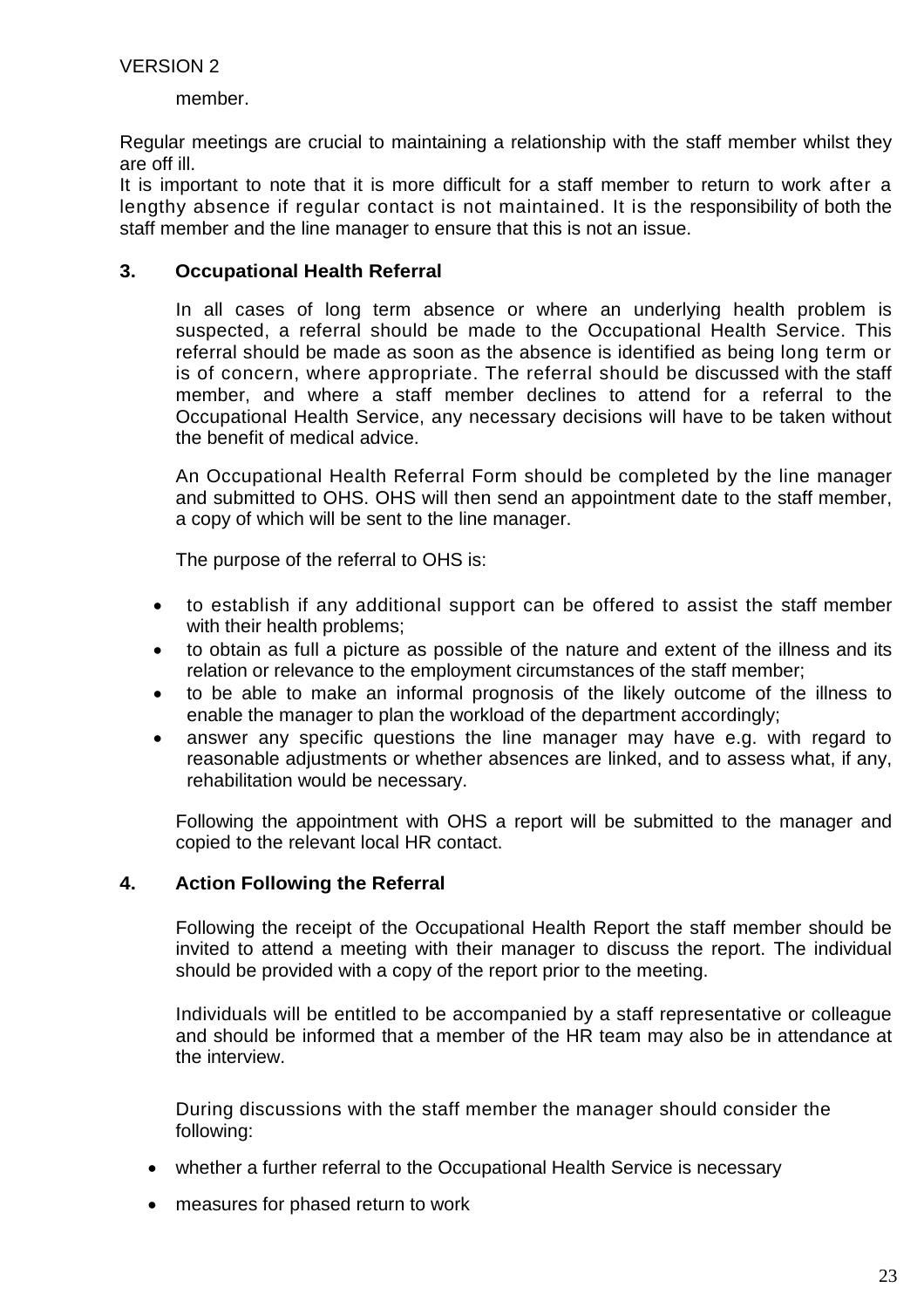- return to existing or suitable alternative duties which may include a change of location or function at work in an alternative grade. This should be discussed with Occupational Health and the relevant HR Adviser
- if the staff member is unlikely to return to work in the foreseeable future
- whether the staff member is permanently unfit to return to work

# **5. Staff Members Returning to Work - Phased Return to Work**

When a member of staff is able to return to work after a period of long term absence, the manager should meet with the staff member prior to their return date. During the meeting the manager and staff member should agree a clear written programme including timescales and the nature of duties to be undertaken during the phased return, including monitoring arrangements (with OHS advice being taken as appropriate).

A phased return to work (either reduced hours and /or alternative duties) should be for up to a maximum of 12 weeks; the first 4 of which normal salary will apply. This may be extended in exceptional circumstances, and only with the approval of the relevant senior manager. Following this an individual may use their annual leave entitlement to offset reduced hours or adjust pay accordingly.

When the staff member has completed the phased return, and has resumed to normal working patterns and duties, the manager will continue to monitor as appropriate.

#### **6. Return to work (operational staff)**

There may be a requirement on occasion to refer operational staff to the Education and Professional Development (EPPD) as part of the return to work process. This may result either through recommendations contained within an OH report, or through discussion between the staff member and the manager.

This normally occurs when a staff member has been absent long term and there may have been changes to practice, there is a potential for skills atrophy, or loss of confidence as a result of the absence.

The referral is made by the line manager, to the local EPPD administrator, using a standard pro-forma (*Appendix 3*) and a member of the EPPD team will be allocated to complete the return to work process.

The process is designed to support the staff member in returning to normal operational duties at the earliest opportunity, by ensuring that they are up to date with current practices. Staff will be notified by their line manager that a referral request is being made to the EPPD, the reason for the referral and the staff member's consent to disclose relevant information, to ensure the staff member's needs are met.

The referral appointment will generally involve some form of skills/knowledge assessment, which may be carried out in a classroom setting, or in the operational environment allowing an individual development/support action plan to be tailored to the specific needs of the staff member.

Prior to the appointment, the staff member will be contacted by the EPPD to discuss the staff member's anticipated needs and to agree the date, time, location and content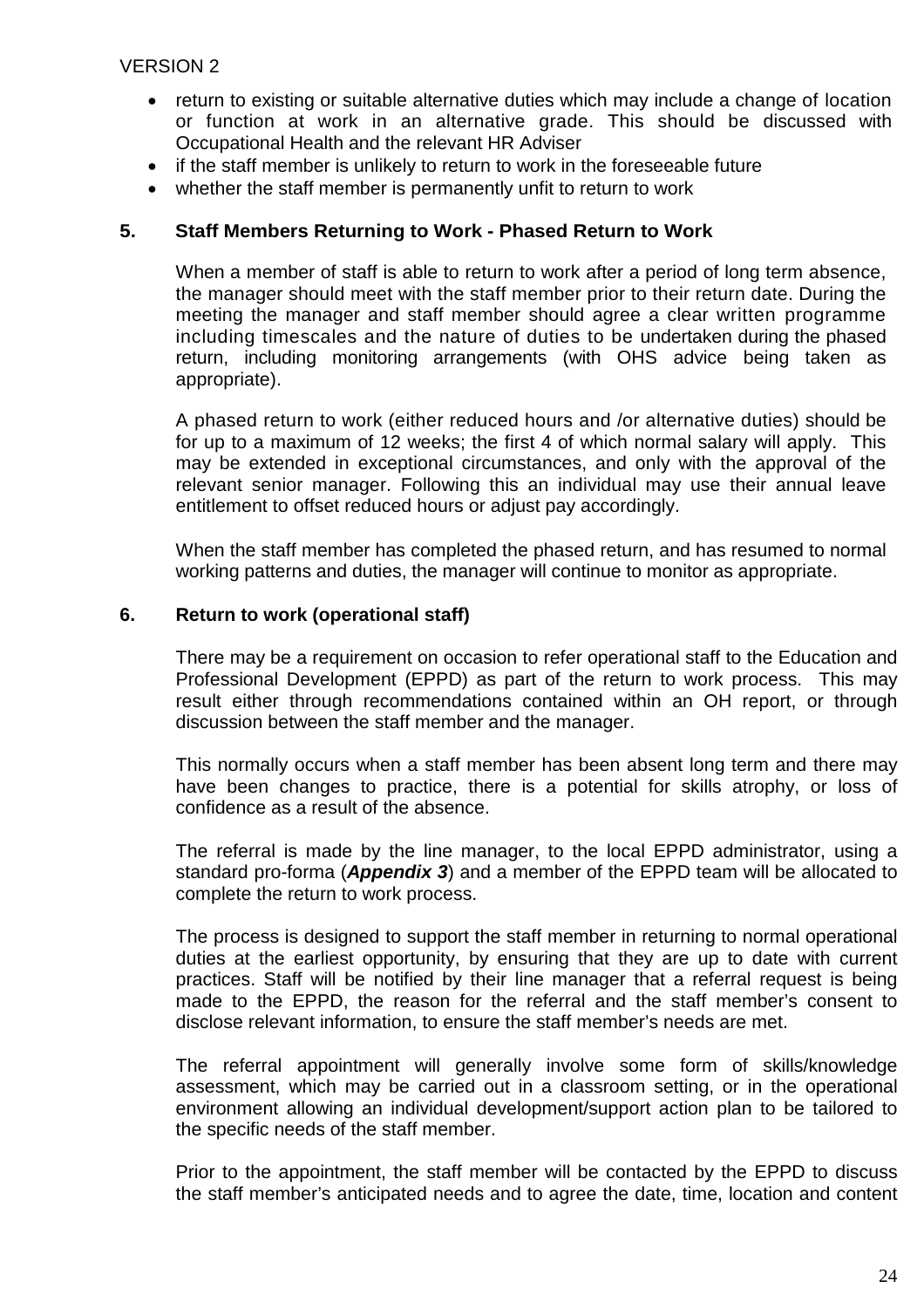to be covered during the process. On completion, a report, including recommendations on any additional support or development needs/action plans will be produced for the staff member and the referring manager.

### **7. Alternative Employment**

Depending on the nature of the staff member's illness, the manager should give consideration at all stages in the management process to the possibility of a staff member being offered (a suitable) alternative post before a decision is taken to dismiss a staff member on health grounds.

Where appropriate, OHS should be requested to provide an indication of whether a staff member is able to undertake alternative employment and, if so, the nature of any such alternative employment. This consideration should apply equally to cases of long term and short term sickness absence. Where consideration of alternative employment is deemed appropriate the terms and conditions of the new post should be applied, and a trial period may be considered to establish the suitability of the post.

### **8. Referral Outcomes Which Could Lead to Dismissal**

Where the manager is advised by OHS that the individual is now permanently unfit for duty, or unfit for the foreseeable future, or unfit for a lengthy period of time then the provisions outlined in Section 16 of the Attendance Management policy, in relation to Termination on the Grounds of Ill Health should be followed i.e. the staff member would be dismissed on the grounds of capability due to ill health.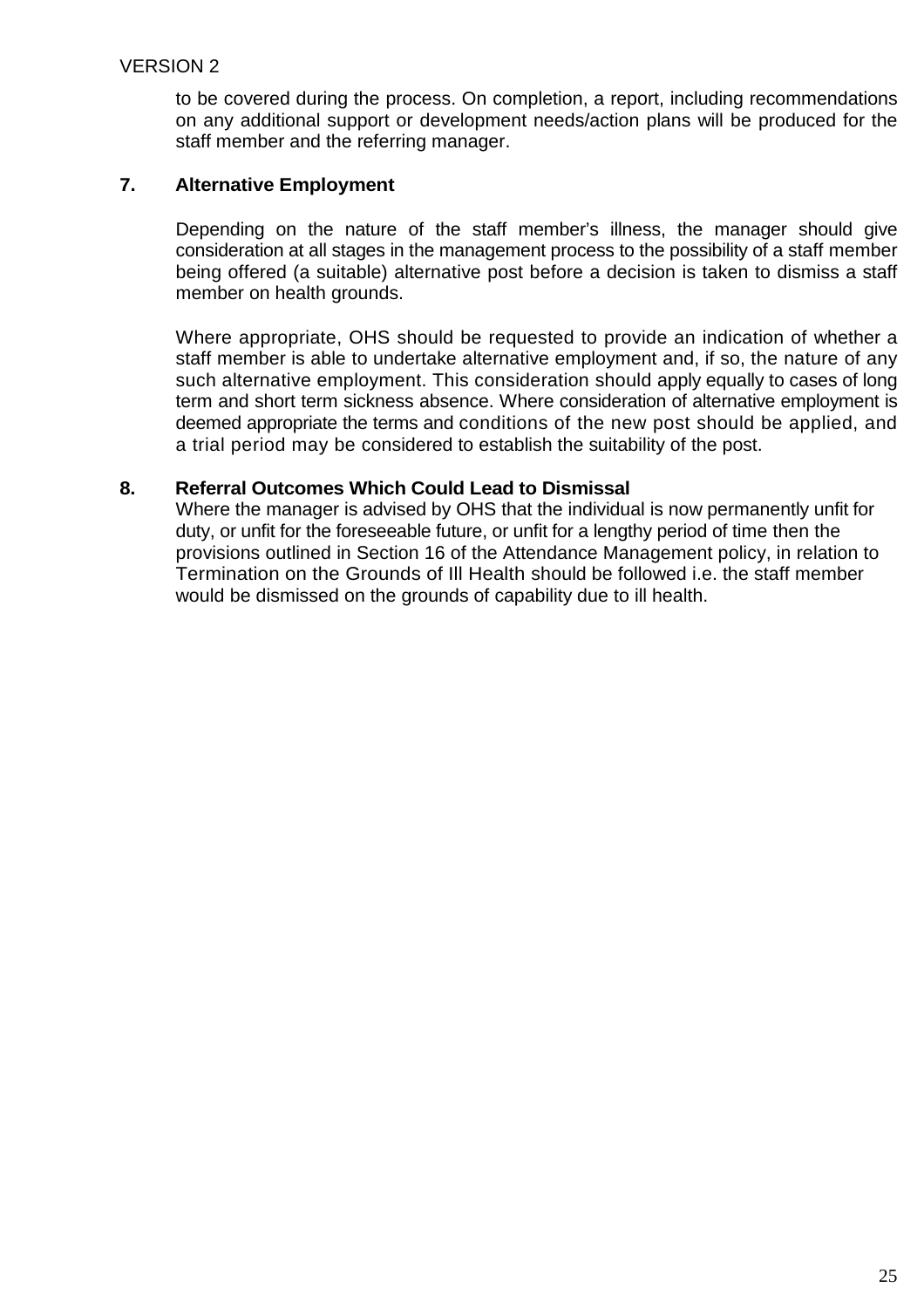#### **STRICTLY CONFIDENTIAL**

# **THE SCOTTISH AMBULANCE SERVICE**

#### **SELF CERTIFICATON/RETURN TO WORK**

\_\_\_\_\_\_\_\_\_\_\_\_\_\_\_\_\_\_\_\_\_\_\_\_\_\_\_\_\_\_\_\_\_\_\_\_\_\_\_\_\_\_\_\_\_\_\_\_\_\_\_\_\_\_\_\_\_\_\_\_\_\_\_\_\_\_\_\_\_\_\_\_\_\_\_\_\_\_\_\_\_

#### **PERSONAL DETAILS**

| NAME                 |  |
|----------------------|--|
| DEPARTMENT/STATION   |  |
| EMPLOYEE PAY NO      |  |
| <b>POSITION HELD</b> |  |

#### **ABSENCE DETAILS**

 $\overline{\phantom{a}}$ 

| PERIOD OF ABSENCE: FROM<br>TO:<br>(please state actual day(s) involved only e.g. Monday 06.01.03 - Friday 10.03.03) |                                                         |               |  |  |
|---------------------------------------------------------------------------------------------------------------------|---------------------------------------------------------|---------------|--|--|
|                                                                                                                     | SHIFT PATTERN DUE TO WORK (for Vehicle Crew Staff only) |               |  |  |
| TOTAL NO. OF DAYS ABSENT                                                                                            | ACTUAL DATE OF RETURNING TO WORK                        |               |  |  |
| <b>NATURE OF ABSENCE:</b>                                                                                           |                                                         |               |  |  |
| DID MEMBER OF STAFF PROPERLY NOTIFY OF ABSENCE?                                                                     |                                                         | <b>YES/NO</b> |  |  |
| WAS MEDICAL CERTIFICATION RECEIVED FOR PERIOD OF ABSENCE (IF REQUIRED)? (PLEASE<br>YES/NO<br>ATTACHED AS NECESSARY) |                                                         |               |  |  |
| DID MEMBER OF STAFF INDICATE THAT FACTORS AT WORK MAY HAVE CONTRIBUTED TO<br>ABSENCE?<br>YES/NO                     |                                                         |               |  |  |
| DOES MEMBER OF STAFF HAVE A DISABILITY?<br><b>YES/NO</b>                                                            |                                                         |               |  |  |
| IF INJURY, IS IT WORK RELATED:<br><b>YES/NO</b>                                                                     |                                                         |               |  |  |
| IF INJURY, IS IT RELATED TO REGULAR SPORT/LEISURE ACTIVITY:                                                         |                                                         | <b>YES/NO</b> |  |  |
| * If illness is flu please tick this box if received flu jab prior to absence                                       |                                                         |               |  |  |

### HOME VISITS/CONTACTS DIARY (Include failed attempts)

| <b>Date</b> | <b>Method</b> | <b>Comments</b> |
|-------------|---------------|-----------------|
|             |               |                 |
|             |               |                 |
|             |               |                 |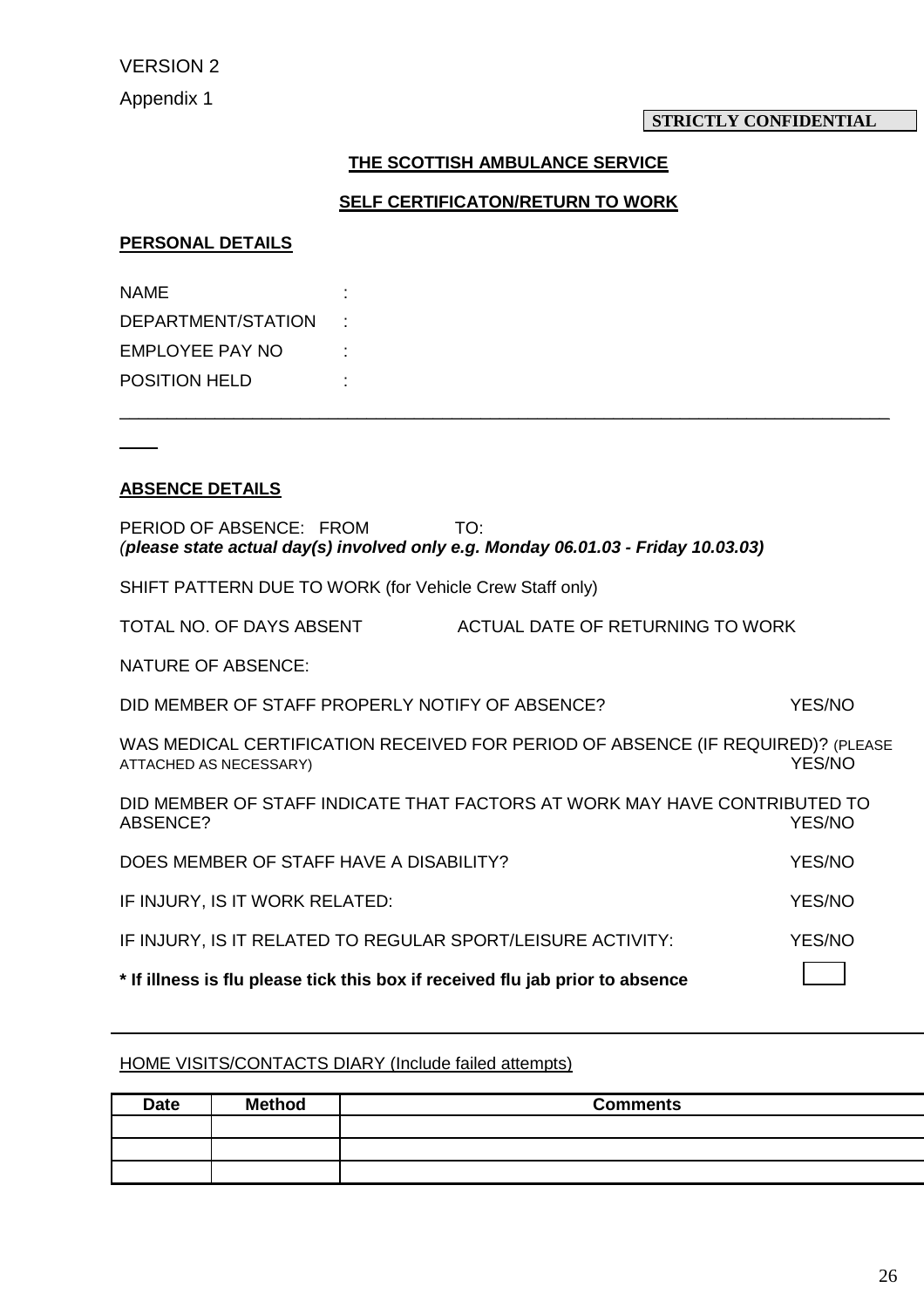#### **PREVIOUS 12 MONTHS ABSENCE DETAILS**

| Dates<br>From: | To: | No of<br><b>Days</b> | <b>Reason for Absence</b> | Self or GP<br>Cert? |
|----------------|-----|----------------------|---------------------------|---------------------|
|                |     |                      |                           |                     |
|                |     |                      |                           |                     |
|                |     |                      |                           |                     |
|                |     |                      |                           |                     |
|                |     |                      |                           |                     |
|                |     |                      |                           |                     |
|                |     |                      |                           |                     |

#### **OCCUPATIONAL HEALTH SERVICE**

HAS THE EMPLOYEE BEEN REFERRED TO OHS: YES/NO, (If yes please complete box below)

| Date Outcome |
|--------------|
|              |
|              |
|              |

#### FOLLOW UP ACTION REQUIRED (IF APPLICABLE)

HAS THE EMPLOYEE BEEN COUNSELLED IN RELATION TO PREVIOUS ABSENCE? YES/NO (If Yes, please give details) ...................................................................................................................................................... ...................................... ...................................................................................................................................................... ...................................................................................................................................................... ............................................................................ ...................................................................................................................................................... ......................................

RETURN TO WORK INTERVIEW CONDUCTED BY:………….….………………………………………….

**SIGNATURE OF EMPLOYEE:**

**SUPERVISOR/MANAGER SIGNATURE:**

**DATE:**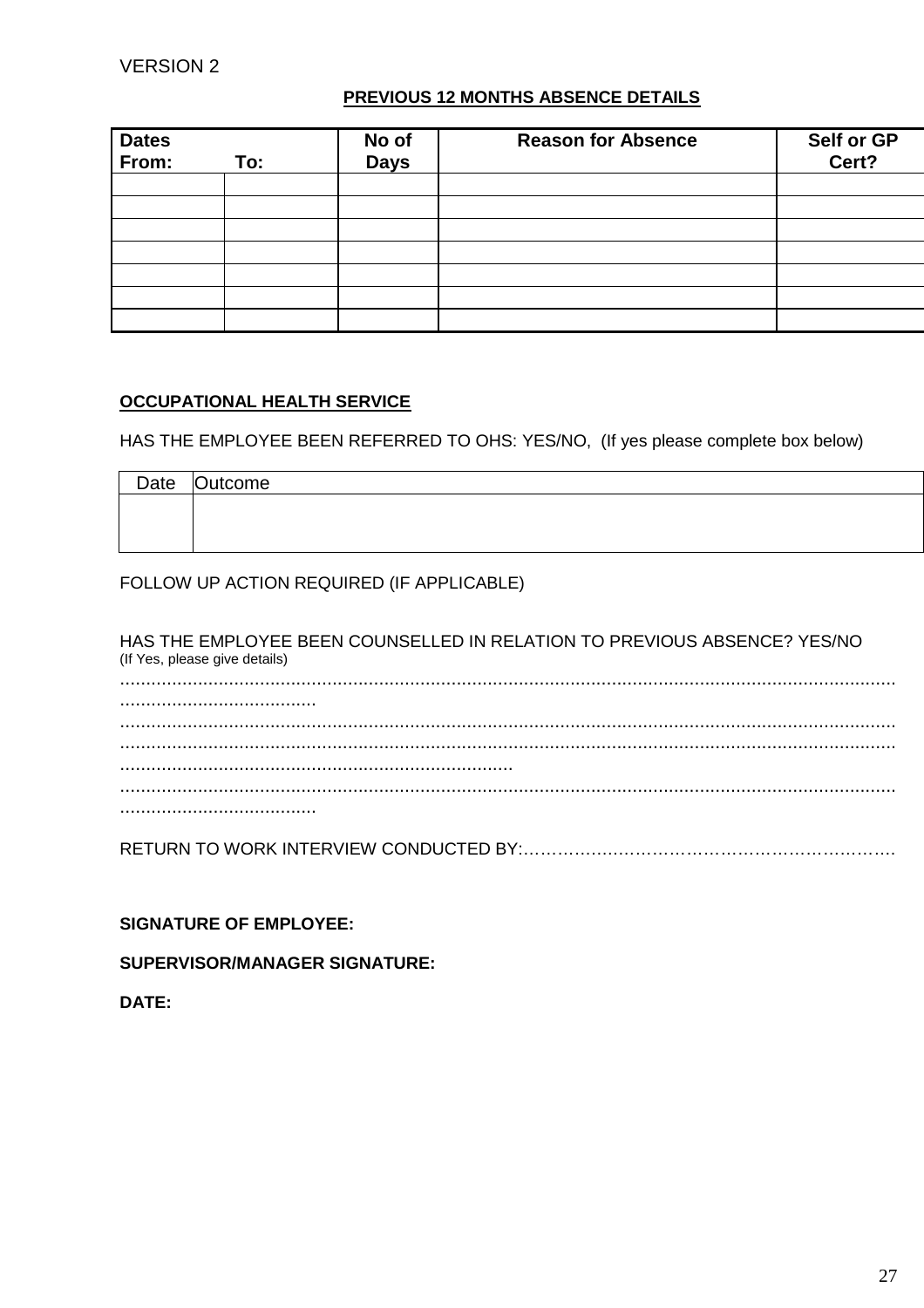# **Appendix 2**

# **SICK PAY ENTITLEMENT CHART**

| DURING THE 1 <sup>ST</sup> YEAR OF SERVICE                                | <b>ONE MONTHS' FULL PAY</b><br>AND TWO MONTHS' HALF<br><b>PAY</b>   |
|---------------------------------------------------------------------------|---------------------------------------------------------------------|
| DURING THE 2 <sup>ND</sup> YEAR OF SERVICE                                | <b>TWO MONTHS' FULL PAY</b><br>AND TWO MONTHS' HALF<br><b>PAY</b>   |
| DURING THE 3 <sup>RD</sup> YEAR OF SERVICE                                | <b>FOUR MONTHS' FULL PAY</b><br>AND FOUR MONTHS' HALF<br><b>PAY</b> |
| DURING THE $4^{\text{TH}}$ AND $5^{\text{TH}}$<br><b>YEARS OF SERVICE</b> | FIVE MONTHS' FULL PAY<br>AND FIVE MONTHS' HALF<br><b>PAY</b>        |
| AFTER COMPLETING 5 YEARS OF<br><b>SERVICE</b>                             | SIX MONTHS' FULL PAY AND SIX<br><b>MONTHS' HALF PAY</b>             |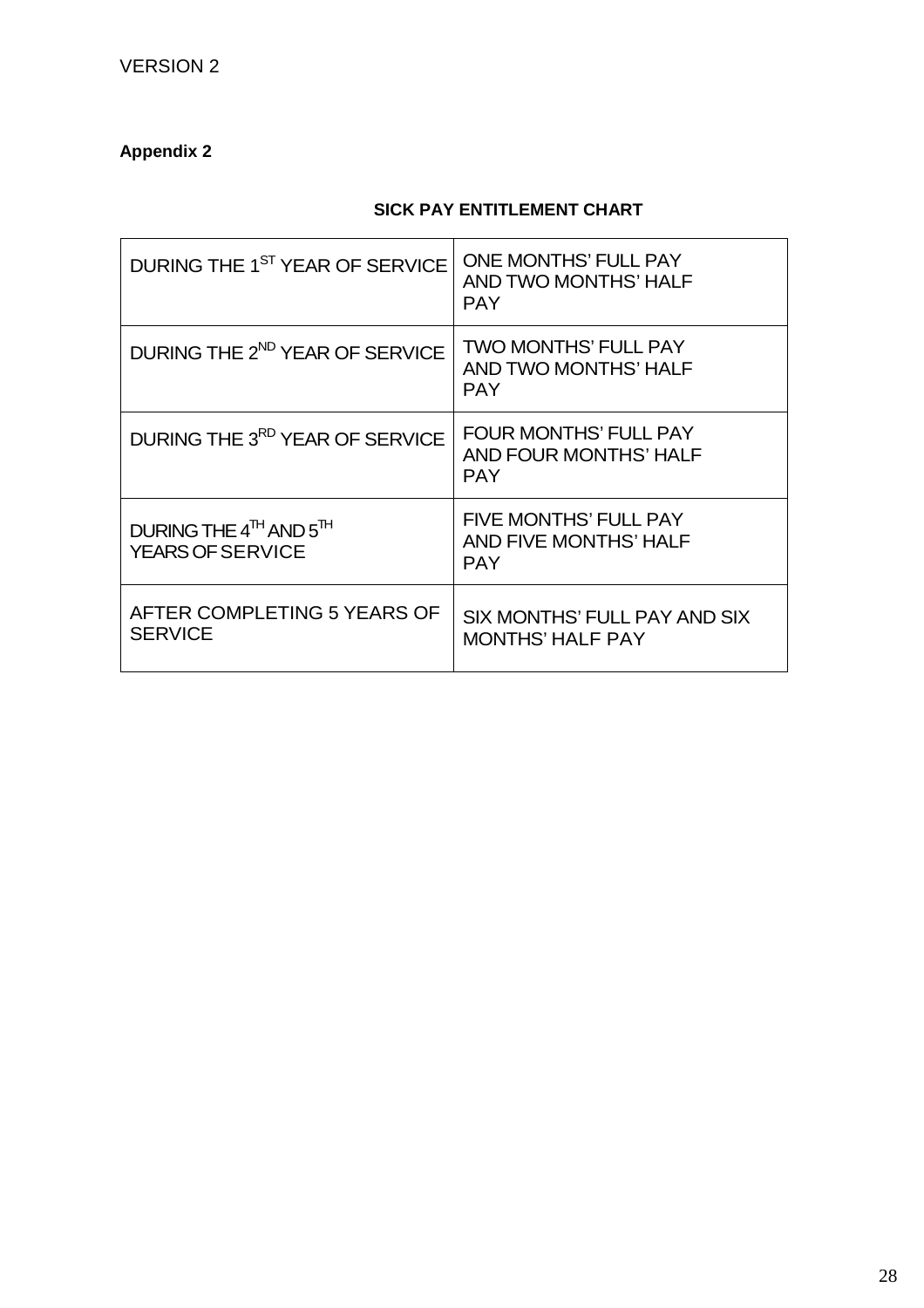

# **Scottish Ambulance Service Education and Professional Development Department**

# **Operational Staff Return to Work Referral Request**

| <b>Section to be completed by Line Manager</b>     |                             |
|----------------------------------------------------|-----------------------------|
|                                                    |                             |
| Name of Staff:                                     |                             |
|                                                    |                             |
| Location:                                          |                             |
| Designation:                                       |                             |
|                                                    |                             |
| Date absence commenced:                            |                             |
|                                                    |                             |
| Projected date of return:                          |                             |
|                                                    |                             |
| Date of this referral:                             |                             |
|                                                    |                             |
| Name and designation of referring Manager:         |                             |
|                                                    |                             |
| Reason for referral:                               |                             |
| Consent of staff member for referral and           | Yes (written)               |
| disclosure of relevant information:                | Yes (verbal)                |
| (delete as appropriate.)                           | N <sub>o</sub>              |
| Staff member has been brought up to date with      | Yes                         |
| all relevant bulletins/information:                | N <sub>o</sub>              |
| Brief descriptor of illness/injury:                |                             |
| (do NOT include clinically sensitive or            |                             |
| confidential information that has not been         |                             |
| consented to.)                                     |                             |
| Reference number of any RIDDOR or DATIX            |                             |
| report linked to the illness/injury:               |                             |
| Action taken to date (e.g attending OHS, GP,       |                             |
| IPRS Physio, ergonomics assessment etc.)           |                             |
| Please state if any relevant treatment is ongoing  |                             |
| or whether they have been discharged               |                             |
| If a 'phased return' is advised, over what period: |                             |
| Is there any management report from a              | Yes (enclosed/attached)     |
| healthcare provider which will assist in the       | Yes (not enclosed/attached) |
| assessment process:                                | N <sub>o</sub>              |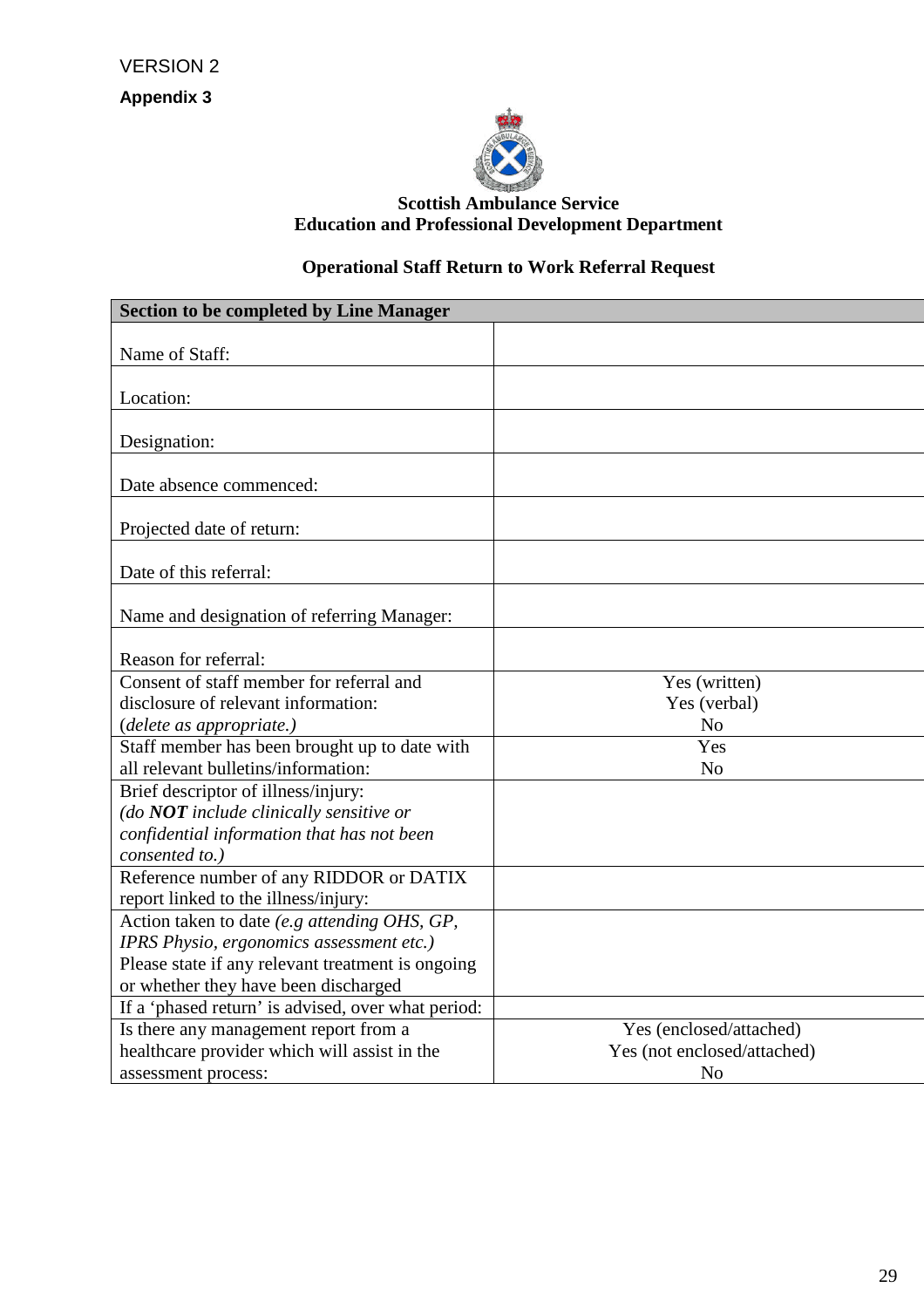| Section to be completed by Education and Professional Development Department |                |
|------------------------------------------------------------------------------|----------------|
|                                                                              |                |
| Date referral request received:                                              |                |
|                                                                              |                |
| Supporting documents stated as                                               | Yes            |
| "attached/enclosed" received                                                 | No             |
|                                                                              |                |
| Case review recommended:                                                     | Yes            |
|                                                                              | N <sub>0</sub> |
| If case review recommended indicate actions to                               |                |
| be taken:                                                                    |                |
| (e.g. participants, date, location.)                                         |                |
|                                                                              |                |
|                                                                              |                |
| Name of PDE the assessment is allocated to:                                  |                |
|                                                                              |                |
|                                                                              |                |
| Date allocated:                                                              |                |

| Section to be completed by allocated PDE                                                                                                                                       |                                                                                                                                                                                                                                                 |
|--------------------------------------------------------------------------------------------------------------------------------------------------------------------------------|-------------------------------------------------------------------------------------------------------------------------------------------------------------------------------------------------------------------------------------------------|
| Date of initial contact with staff member                                                                                                                                      |                                                                                                                                                                                                                                                 |
| Agreed assessment date(s)                                                                                                                                                      |                                                                                                                                                                                                                                                 |
| Name of Assessor(s)                                                                                                                                                            |                                                                                                                                                                                                                                                 |
| Agreed assessment topics:<br>(competency sign-off sheet to be included for<br>each topic $-e.g.$ driving, ALS, moving and<br>handling etc.)                                    |                                                                                                                                                                                                                                                 |
| Assessment outcome/recommendations:<br>(supporting evidence $MUST$ be provided,<br>including development action plans, review<br>dates and/or other referral recommendations.) | 1. Resume full duties with immediate effect.<br>2. Resume full duties with development action<br>plan.<br>3. Resume duties with supervision and review.<br>4. Not ready to resume full duties.<br>Other specialist intervention required.<br>5. |
| Name of manager completed assessment report<br>sent to:                                                                                                                        |                                                                                                                                                                                                                                                 |
| Date sent:                                                                                                                                                                     |                                                                                                                                                                                                                                                 |